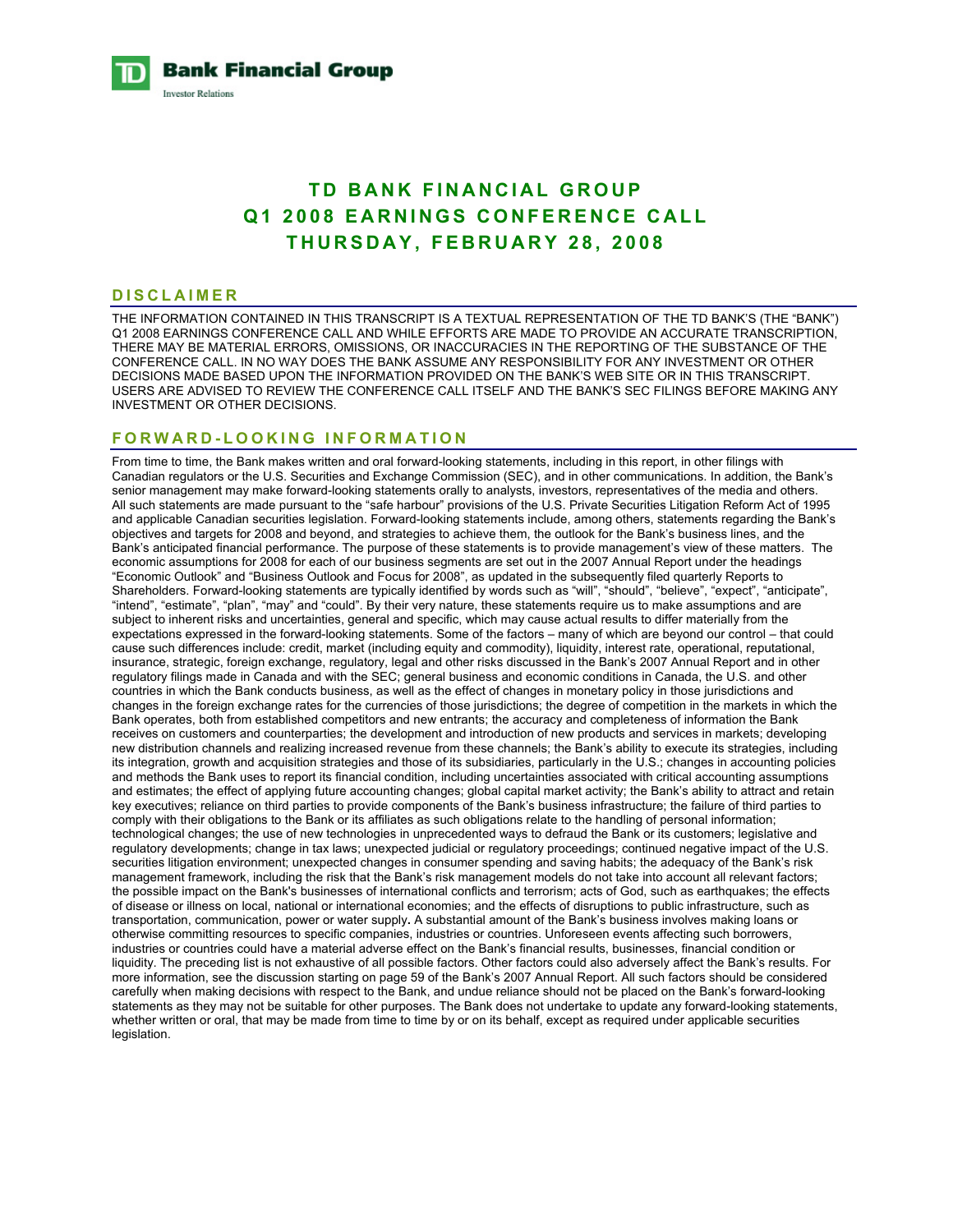

## **CORPORATE PARTICIPANTS**

| Ed Clark            | President & CEO, TD Bank Financial Group        |
|---------------------|-------------------------------------------------|
| Colleen Johnston    | CFO, TD Bank Financial Group                    |
| <b>Bob Dorrance</b> | Chairman, CEO & President, TD Securities        |
| Tim Hockey          | Co-Chair, TD Canada Trust                       |
| Bernie Dorval       | Co-Chair, TD Canada Trust                       |
| Bill Hatanaka       | Chairman & CEO, TD Waterhouse                   |
| Bharat Masrani      | President & CEO, TD Banknorth                   |
| Mark Chauvin        | EVP & Chief Risk Officer                        |
| Tim Thompson        | SVP Investor Relations, TD Bank Financial Group |

# **CONFERENCE CALL PARTICIPANTS**

| lan de Verteuil      | BMO          |
|----------------------|--------------|
| Michael Goldberg     | Desja        |
| <b>Jim Bantis</b>    | Credi        |
| <b>Brad Smith</b>    | <b>Black</b> |
| Mario Mendonca       | Genu         |
| <b>Andre Hardy</b>   | RBC -        |
| <b>Robert Sedran</b> | Natio        |

.

Capital Markets – Analyst ardins Securities – Analyst it Suisse – Analyst Rrad School Prancy St<br>
Smont Capital – Analyst iity Capital Markets – Analyst Capital Markets – Analyst nal Bank Financial – Analyst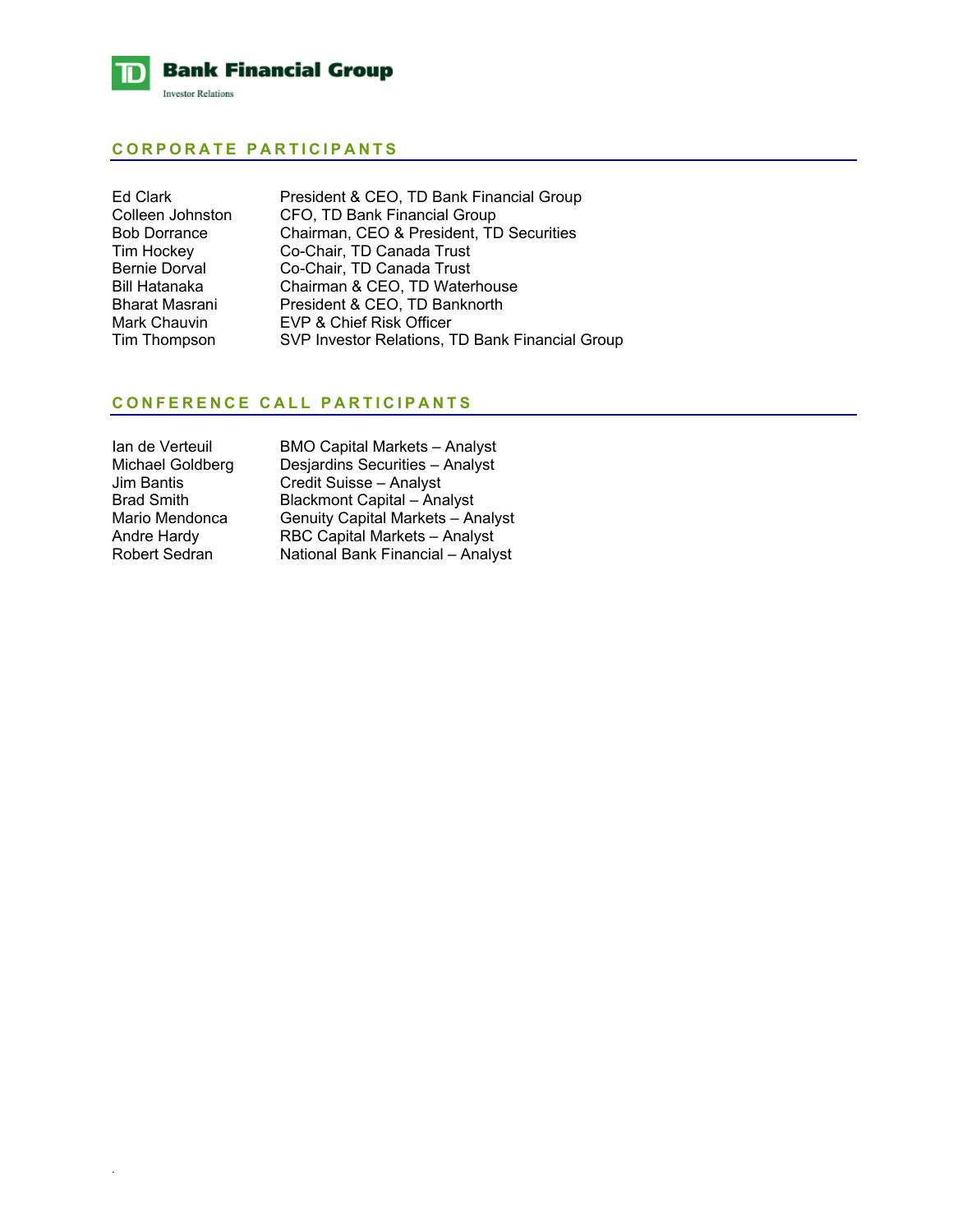

### **PRESENTATION**

#### **Tim Thompson - TD Bank Financial Group - SVP - IR**

Good afternoon, and welcome to the TD Bank Financial Group's first-quarter of 2008 investor presentation. My name is Tim Thompson, and I'm Senior Vice President of Investor Relations at the bank.

We'll begin today's presentation with strategic remarks from Ed Clark, the bank's President and CEO, after which, Colleen Johnston, the bank's CFO, will present our first-quarter operating performance. We'll then entertain questions from those present, as well as prequalified analysts and investors on the phone.

Also present today to answer your questions are Bob Dorrance, Chairman and CEO of TD Securities; Bernie Dorval and Tim Hockey, Co-Chairs of TD Canada Trust; Bill Hatanaka, Chairman and CEO of TD Waterhouse; Bharat Masrani, President and CEO of TD Banknorth; and Mark Chauvin, Chief Risk Officer of TD Bank Financial Group.

I know that many of you have questions about the acquisition of Commerce Bancorp. Commerce held their fourth-quarter earnings call in January, and details about their earnings release can be found on their website. After the close of the transaction, assuming regulatory approval, we intend to hold a comprehensive post-close call. In the meantime, we're limited in terms of what we can say, so we'd ask that you focus your questions today on our Q1 results.

As many of you know, we have new disclosure this quarter from the implementation of Basel II. Colleen will be giving a high-level review later. We have posted a guide to Basel II on our website this morning. Please refer to that guide for more detail, and if you have additional questions, please contact the investor relations team.

We're sensitive to a busy day in Canadian bank reporting, so we're trying to keep the call to about 45 minutes today. Ed and Colleen's remarks will take up about 20 or 25 minutes of that time. As well we're asking investors and analysts participating in the question and answer portion of the call to ask one question at a time so that everybody has an opportunity to contribute. We certainly encourage you to requeue if you have more than one question.

Turning to page 2, we know that this presentation contains forward-looking statements, and actual results could differ materially from what is discussed. Certain material factors or assumptions were applied in making these statements. For additional information, we refer you to our Q1 2008 MD&A. This document includes a description of factors that could cause actual results to differ and can be found on our website, at TD.com. Over to Ed.

### **Ed Clark - TD Bank Financial Group - President and CEO**

.

Thanks, Tim, and thank you for joining us today. Colleen is going to give you the details of how we did in the first quarter of 2008, but what I would like to do is share my perspective for where we are, what the outlook is for the bank, and how the current business and economic climate is impacting us.

Our first quarter of 2008 was, from my point of view, actually quite good even though we did have softer revenue growth. In fact, all of our businesses posted earnings growth versus the fourth quarter, and they did so in an operating environment that was definitely a lot tougher. Overall, our retail banking operations in both Canada and the United States did remarkably well. And TD Ameritrade continued to outperform. In fact, our retail businesses' earnings were C\$941 million this quarter, up 19% year over year, or 12% if you adjust for the privatization of TD Banknorth. That is a pretty good start to the target which we talked about last quarter of closing in on C\$4 billion of retail earnings in 2008.

Having said that, it's pretty hard to outrun markets. And both TD Securities and Canadian Wealth Management are areas that had to earn their way through some tough markets and negative investor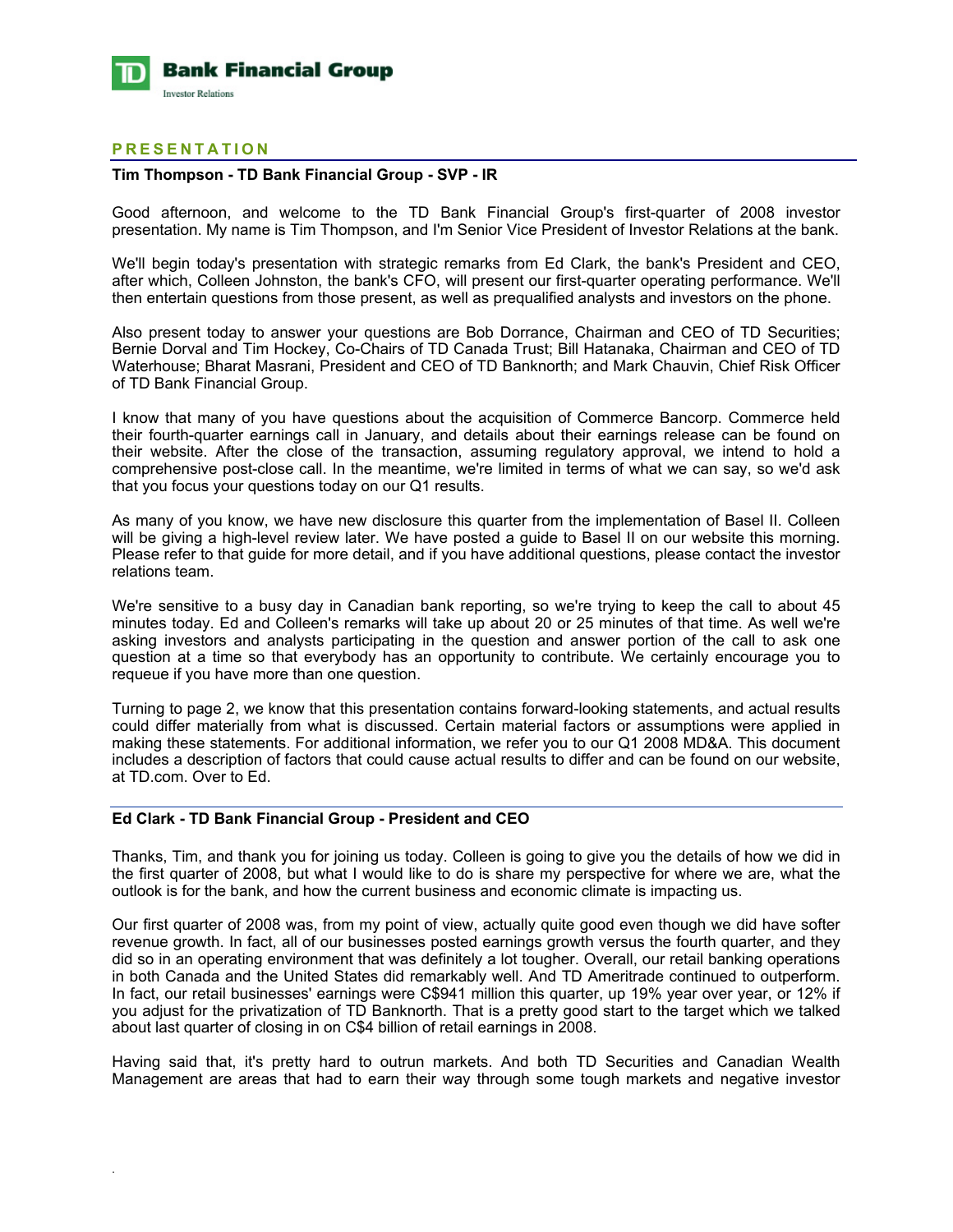

sentiment. Even though within each of these businesses there were really some remarkable growth stories. We told you that we expect to grow our earnings by 7 to 10% on average over the medium-term, and that means by much more than that in good times and less in poor times. Well you've certainly seen the better times before with higher numbers in the past but now what you're seeing is that our businesses have to work hard to get to the 7 to 10% range. They're definitely going to be challenged to reach the lower end of that range this year, considering the dilution effect of the Commerce acquisition.

Even so, we are going to stick to our strategy that has brought us to where we are today. We build strong franchises for the long term. We're going to keep hammering away at building and investing to ensure that we have continued strength in the future. And at the same time, we will continue to watch expenses closely. This is something that leaders at TD do naturally, as soon as they anticipate tougher times ahead. We positioned ourselves to be able to dial back expenses if we have to. We're pushing hard to perform, taking advantage of the business levers that are within our control. But we're also realistic in understanding that the business and economic climate is tough, and that we will be impacted by it. But we're confident that TD will be a positive outlier in both Canada and the United States in 2008.

Let me talk about dividends. As you know, we have a philosophy that says dividends will grow in line with earnings. Last year, earnings growth actually outpaced dividend growth, meaning this year, we have room to grow dividends faster and move closer to the midpoint of our target payout ratio. Previous dividend increases combined with the C\$0.02 increase we've just announced, mean that our dividend is on track to grow about 10% this fiscal year. This increase reflects our confidence in our ability to continue to grow earnings.

Let's move to our businesses, and I will comment on how they performed this quarter. For TD Canada Trust, the great story here is that this business continues to produce quite remarkable results, indeed above our expectations, given the tough operating environment that we have. Having our earnings grow by 10% is a result we feel very good about, and not to mention a 51% efficiency ratio. Yes, we're seeing revenue growth soften, but, clearly, our franchise remains strong. We continue to see very good volume growth. We're keeping our eye on expense growth but remain committed to reinvest in new branches, longer hours and in our underpenetrated businesses.

Canadian Wealth Management delivered a solid quarter, but clearly it was impacted by market declines. The decline in equity markets was offset by increases in new clients and assets under management, as well as record transaction levels in our discount brokerage operations.

Our Wholesale business also produced good numbers, when you consider that they have had to grind their way through some pretty tough market conditions. We saw contributions from our foreign exchange and interest rate trading businesses, offset by weaker credit and equity trading. Our franchise earnings held up well, but if the markets remain weak it will be hard to continue the kind of performance they had in the first quarter.

If you take a step backward and ask how we're positioned from an earnings perspective in our wholesale bank, we feel good. In tougher markets, like we're seeing today, we still believe we can make a 20% rate of return on capital. Yes, down from the 30% levels we saw last year, but still really a quite good result. And at the same time continue to run a business model that eliminates tail risk.

Turning to our U.S. operations, we were very pleased with TD Banknorth performance, especially in light of all the issues that U.S. banks are currently facing. It really stands out that TD Banknorth has been able to earn through a stronger Canadian dollar, up about 15% from last year. And we believe this is sustainable as long as exchange rate is at par or below.

We also continue to see TD Banknorth loan portfolios doing better than expected in light of the current environment. In fact PCLs were down quarter over quarter. We are seeing some early signs of weakness but nothing to suggest substantially bigger problems in the near term. Volume growth on the lending side remains very strong. Like others, we've been impacted by the wholesale funding issues of the large U.S.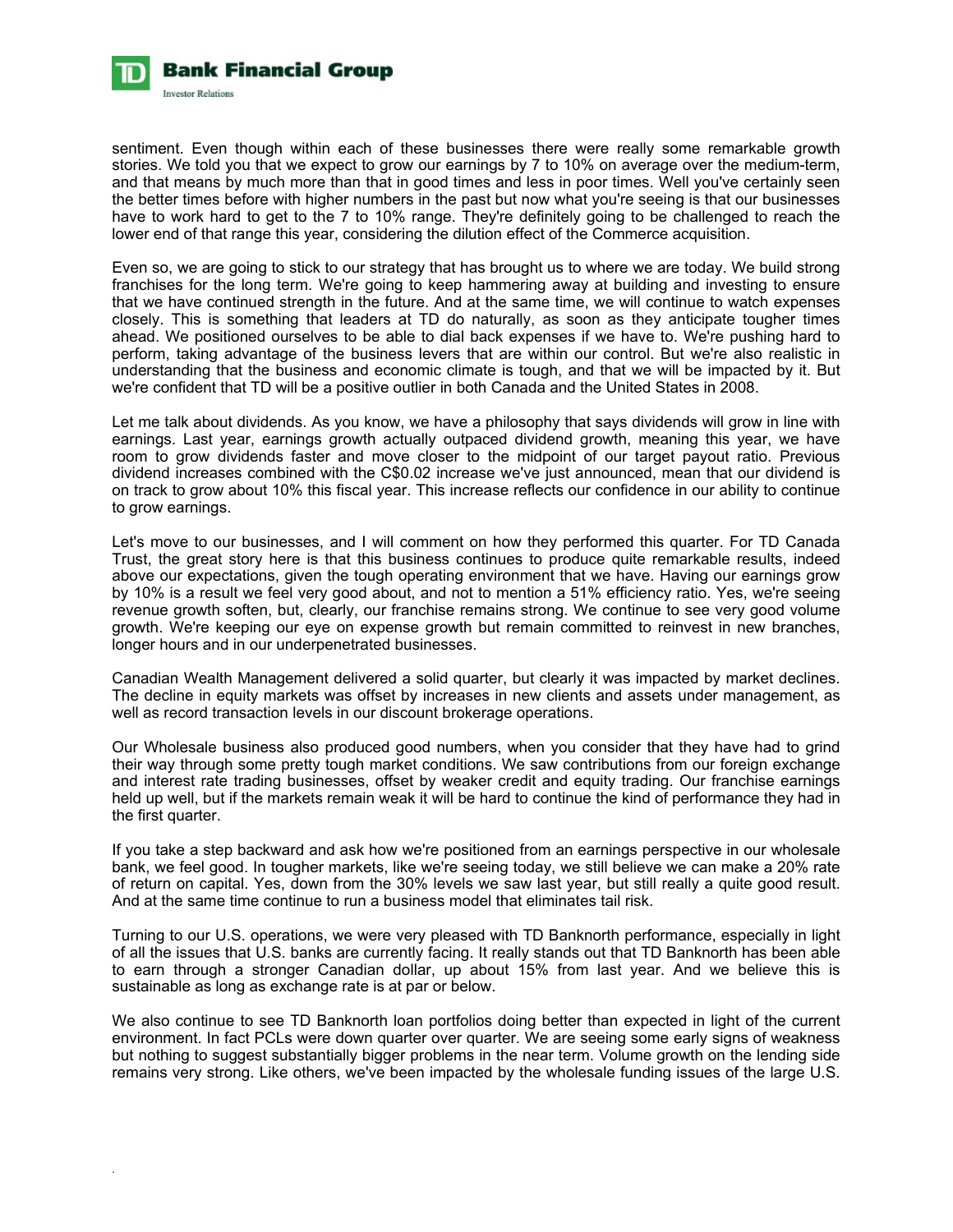

banks who have turned aggressively to retail funding to fund their balance sheets. This has presented an unprecedented pricing challenge in our deposit market, putting pressure on both margins and deposit growth. Overall, I would say that if the U.S. economic environment worsens, because of the problems in the financial services sector, like everyone else, we won't be able to outrun the impacts. But, again, we should be a positive outlier given the steady progress that we made at TD Banknorth.

I am assuming the question on your mind is do we still think we can deliver earnings of C\$700 million from our U.S. P&C segment this year? The answer is yes.

As for our investment in TD Ameritrade, it continues to do more than deliver for us. They generated record volumes while making impressive strides in their long-term asset gathering strategy. Particularly important, because as Joe Moglia has said, current levels of trades per day are not likely sustainable as fatigue sets in with the retail investors in a negative market.

In terms of the Commerce Bancorp deal, we're very pleased with the overwhelmingly positive outcome of the shareholder vote earlier this month. The next step now is regulatory approvals, which we expect by the end of the first calendar quarter. On behalf of everyone at TD, we're excited to welcome the Commerce employees after the deal closes. Together we're going to be in a unique position to create a North American bank that owns the convenience and service space.

In closing, as we look at the financial landscape, we haven't really advanced a whole lot in terms of having visibility about the future. I would have to acknowledge that since the first quarter, or last quarter, this quarter,- the market and economic sentiment has definitely worsened. No one really knows when the financial services industry is going to clear itself. But I believe that we are making some progress and the second half of the calendar year has a possibility of being much better. And if the markets do clear themselves, there is a possibility of some rebound in earnings as the negative effects of the current liquidity crisis on our different businesses unwinds.

On the other hand, there are recession concerns in the United States. We don't have much visibility on that either, because we don't actually see those effects in our numbers today. But I have to say in reading what everyone else is saying, a slowdown does look inevitable.

Indeed, when you put this altogether, there are a lot of uncertainties. Overall, we would expect to see much slower growth in the environment in 2002; we can't be much more optimistic than that because the world has adopted a more pessimistic view from a quarter ago, and this is clearly impacting consumer and investor confidence. While we can't predict the exact nature of the economic future, we do continue to strongly believe that TD will be a positive outlier in both Canada and the United States. All in, we consider that we're feeling very good about where we're positioned for 2008. On that note, I'll turn it over to Colleen.

### **Colleen Johnston - TD Bank Financial Group - Group Head Finance and CFO**

Thanks, Ed. Let me take you through the quarter.

.

Please turn to slide 4. Let's start with the quarterly highlights. Total bank adjusted net income was C\$1,060 billion, up 5% from last year. This translated to adjusted EPS of C\$1.45, also up 5% from Q1 of 2007. Despite the increasingly tougher operating environment, all of our business segments posted higher profits on a sequential basis. Our Canadian retail businesses continued to perform well, increasing 9% versus last year to C\$726 million for the quarter. Net income from our U.S. retail businesses, TD Banknorth and TD Ameritrade, was [C]\$215 million, up 68% from last year. Combined, our total North American retail net income was [C]\$941 million, up 19% from last year.

Our Wholesale net income of C\$163 million was down 17% versus last year, as Q1 2007 delivered very strong results. We view the current quarter's result as a solid performance in a challenging environment.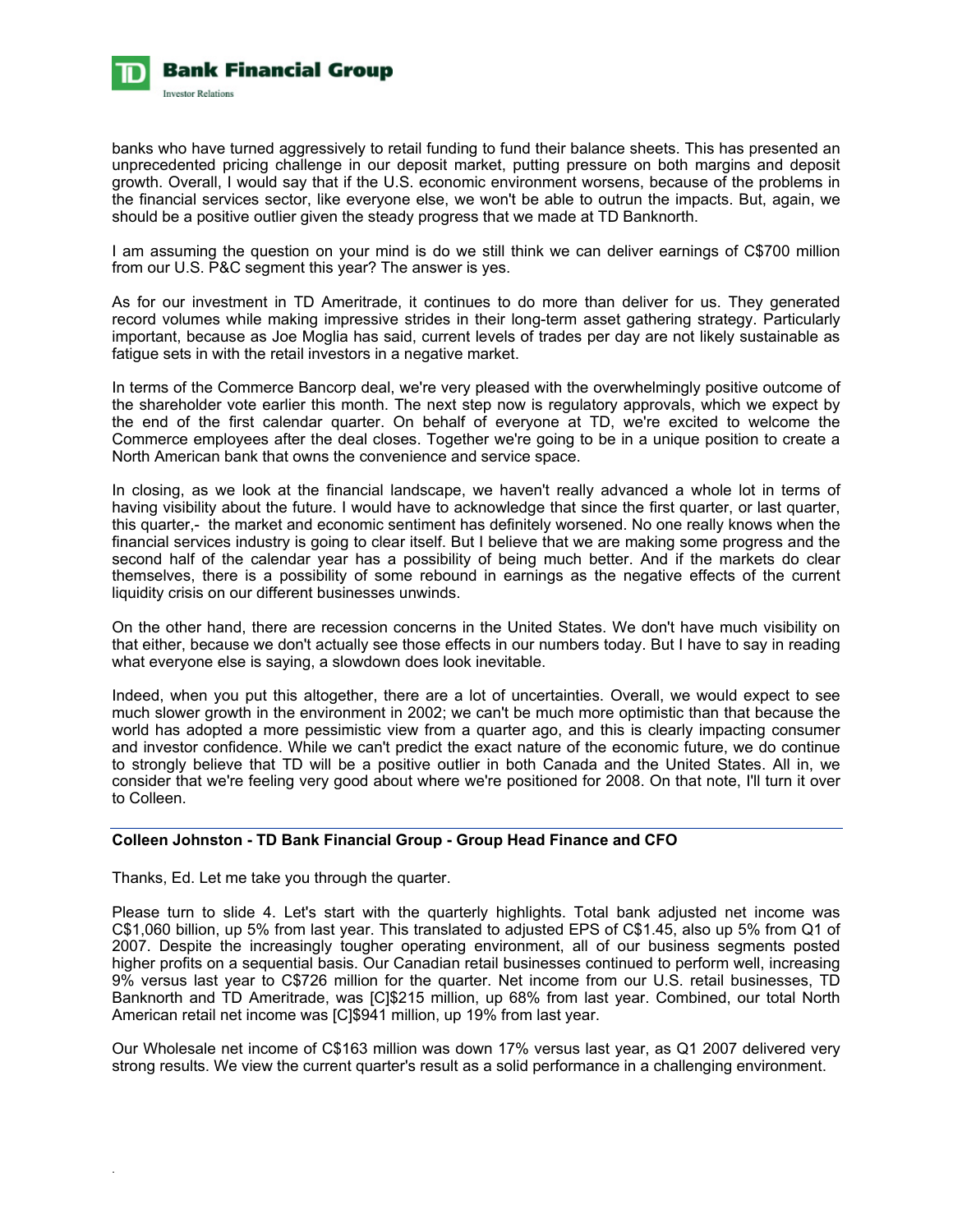

The Corporate segment posted a loss of C\$44 million on an adjusted basis, a swing of C\$62 million or C\$0.09 per share versus last year. Our capital ratios remain very strong, with our Tier 1 ratio under Basel II at 10.9%.

Toward the end of the presentation, I will provide some comments on our new Basel II disclosures.

On page 5, we see reported net income with C\$970 million or C\$1.33 per share, and adjusted net income was C\$1,060 billion, or C\$1.45 per share. Two of our items of note this quarter include the impact from the revaluation of deferred tax assets and liabilities as a result of the substantive enactment of federal tax rate reductions during the quarter.

First, amortization of intangibles. This was C\$75 million this quarter or C\$0.09 per share. This is a recurring item but this quarter it consists of the regular amortization number of C\$95 million less C\$20 million associated with the revaluation of the related deferred tax liability. Second, changes in fair value of credit default swaps hedging the corporate loan book. This was a gain of C\$25 million or C\$0.03 per share this quarter and was net of a provision for credit losses of C\$17 million pretax. Third, other tax items, this is the negative impact of the scheduled reductions in the income tax rate associated with the revaluation of future tax assets and totaled C\$20 million or C\$0.03 per share. And fourth, provision for insurance claims. This relates to a recent court decision in Alberta. The government's legislation effectively capping minor injury insurance claims was held to be unconstitutional. The impact totaled C\$20 million or C\$0.03 per share.

Let's take a look at our businesses, starting with Canadian retail on page 7. We include a basic P&L for our Canadian retail business, which combines both Canadian P&C and Canadian wealth results. Combined net income growth was 9% year over year.

Turning to page 8, we show results for the Canadian personal and commercial bank, TD Canada Trust. Net income of C\$598 million was a new record, up 10% from Q1 of 2007 and 5% from Q4 of '07.

On page 9, we show revenues for TDCT of C\$2.1 billion, up 7% from last year. The increase was due to volume growth across most banking products and higher fee income. Strong volume growth drove the C\$107 million or 8% year-over-year growth in net interest income. In terms of volume growth, real estate secured lending was up 10% while Visa cardholder was up 17%. On the business side, small-business deposits were up 7%, commercial deposits or up 7%, and total business loans were up 12%.

Other income was up C\$30 million or 4% year over year, driven primarily by higher deposit transaction fees and service charges and foreign exchange. For the balance 2008, we expect to see revenue growth rates around the current level. Over time, revenue growth will benefit from increasing our leading position in branch hours, and new branches, marketing investments, improved cross sell and productivity gains.

On page 10, we show our net interest margin for the quarter at 2.98%, down 5 basis points from last year and last quarter. The decrease from Q4 was largely attributable to competitive deposit pricing pressure and changing portfolio mix as loan growth exceeded deposit growth. Compared with Q1 last year the squeeze in prime B/A spread was a major factor in the margin decline as was portfolio mix. Going forward, margins will continue to be vulnerable to higher funding costs and price competition for retail deposits. Given these trends, we expect a modest decline throughout 2008.

Turning to page 11, provision for credit losses increased C\$34 million from last year to C\$172 million, but was down C\$4 million from last quarter. We're pleased that provisions were stable versus Q4 and that the rate of PCL growth has slowed. Personal banking provisions increased C\$38 million year over year, primarily due to higher personal lending and credit card volumes and higher loss rates on credit cards. Continued upward pressure is expected. Business banking provision for credit losses decreased C\$4 million from Q1 last year on higher net reversals and recoveries this quarter. Our business lending provision is likely to increase in future quarters as net recoveries are not expected to continue. If we see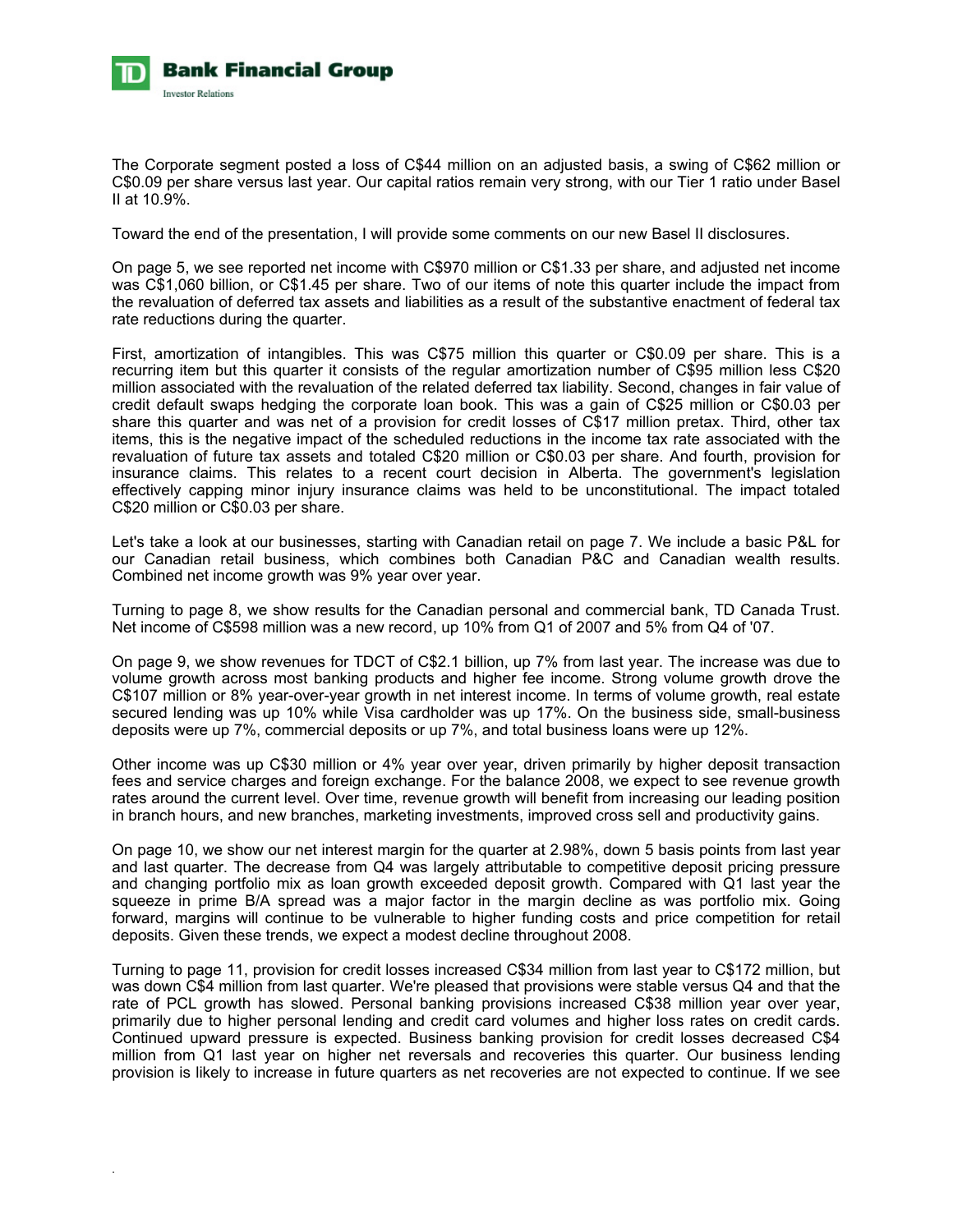

further weakening in certain sectors of the economy, we expect to see an increase in the currently low business banking formations during the second half of 2008.

There was a noticeable increase in gross impaired loans in the Canadian P&C segment this quarter. This increase was mainly due to a change in the definition of gross impaired loans for insured residential mortgages from 360 days to 90 days past the contractual due date. This aligns us with Basel II definitions. The related impact on specific allowances was insignificant.

Please turn to page 12. Expenses of C\$1.1 billion were up 3% over last year, but down 2% quarter-overquarter. At 51% our efficiency ratio improved by 170 basis points compared to last year. We achieved a 300 basis point gap between revenue and expense growth. The year-over-year increase in expenses was due largely to investments in future growth, longer hours and branch additions.

As we noted last quarter, we remain committed to investing for the future, including decisions to build more branches and further extend our hours. These decisions mean expense growth will be slightly higher in 2008 relative to last year. Maintaining our 300 basis point gap between revenue and expense growth will be a challenge in the current environment.

On page 13, we've listed our most recent retail market share data. You can see we continue to maintain a leadership position with respect to share, holding the number one or number two ranking across most product categories.

With respect to deposit volume growth and share, which has been weakening, our focus continues to be on growing a profitable deposit base and not on chasing unprofitable share at any cost. Due to the liquidity crunch, some banks appear to be aggressively pricing retail deposits because of challenges with wholesale funding. Share gains in small-business lending and other business loans were impressive.

Because of our large and stable retail deposit base we do not face the same funding challenges as our peers. However, we have increased customer rates to defend market share where it makes sense. We will continue to generate profitable deposit growth by delivering our convenience and service model.

Let's turn to Canadian Wealth Management on page 14, which excludes TD Ameritrade. This business generated net income of C\$128 million, up 5% from last year, a solid quarter.

On page 15, total revenues of C\$570 million were up 4% from last year on growth in mutual funds and the advice channels. Excluding the MER methodology change implemented part way through Q1 of '07, the increase is C\$10 million or 2%. Mutual fund revenue increased mainly on 9% growth in assets under management. Revenues from the advice channels were up, reflecting our increasing sales presence and growth in assets under administration. Discount brokerage revenues were flat year over year as higher trade volumes, deposit and margin loan balances and improvements in spread were offset by a decrease in commissions per trade. Expense growth of 4%, or 1% excluding the mutual fund methodology change, was mainly revenue related. The longer-term outlook for Canadian wealth management's earnings remains positive, though challenges presented by market volatility may impact our discount brokerage, advice base and mutual fund businesses in the next quarter.

On page 16, we've included a few performance measures related to our Canadian wealth management business. As you can see, we've seen growth in both assets and advisers. Our assets under management of C\$170 billion was up mainly on the addition of net new client assets and an increase in mutual fund assets managed for TD Ameritrade clients. Assets under administration totaled C\$178 million at the end of the quarter. Excluding the impact of market declines, we're pleased with our asset gathering results.

With respect to mutual funds, recent market volatility has led to an industry-wide shift from long-term funds to money market funds as retail investors seek lower risk alternatives. Total mutual fund AUMs are up 6% year over year to C\$55 billion.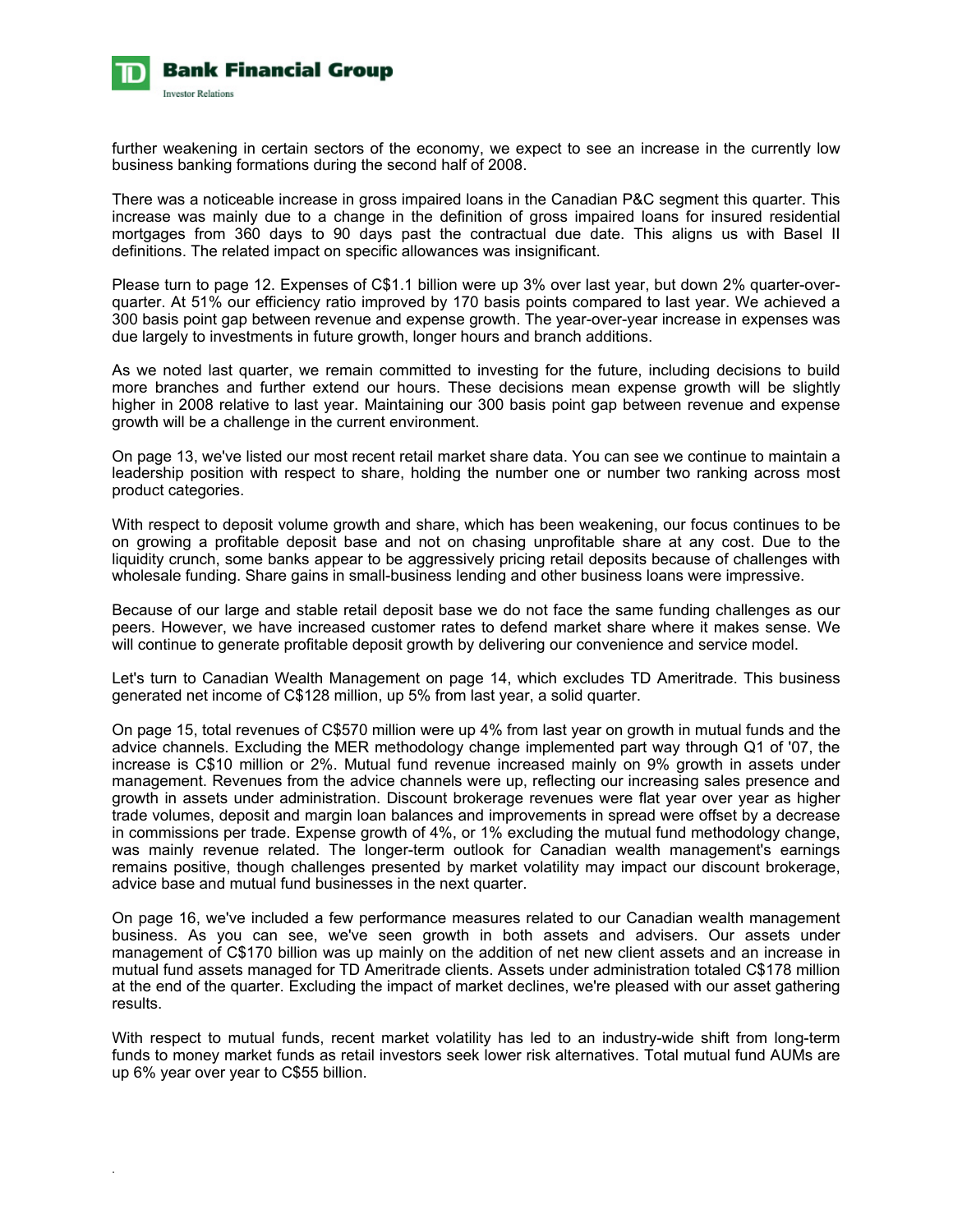

For the fourth consecutive year, we're committed to adding 130 net new client-facing advisers with 15 added year to date. We continue to see growth in client-facing advisers as our value proposition resonates with both industry veterans and those professionals new to wealth management.

On page 18, we show our U.S. retail business, which consists of TD Banknorth and TD Ameritrade. Combined net income was up 68% from last year.

Next slide, here we see the contribution made by the U.S. P&C segment to TD Bank Financial Group in both Canadian dollars and U.S. dollars. First-quarter net income was C\$127 million, up C\$3 million from last quarter's result and up C\$63 million from Q1 of '07. The sequential progress in earnings is impressive. In U.S. dollars, the quarter was up 9%. Versus the prior year, excluding the impact of higher ownership and the impact of the Canadian dollar, the improved bottom line was driven by higher operating earnings and lower merger-related costs.

Please turn to slide 20. U.S. P&C U.S. dollar revenue was \$462 million this quarter, up 1% quarter over quarter and 9% year over year. Contributing to the year-over-year revenue improvement was volume growth, due largely to that Interchange acquisition, which more than offset a 7 basis points decrease in net interest margin. Revenue improved quarter over quarter due to strong commercial loan growth. The margin improvement of 14 basis points last quarter was the result of some nonrecurring items, as we stated at that time. Margins remain under pressure from stiff competition for high-quality loans and more recently deposits, as competitors who have had trouble with funding have sought to improve liquidity by raising funds in the retail market. Going forward, we see continued pressure on our margin due to sustained competitive pressure in the U.S.

We're seeing stronger commercial loan growth across our markets and across product categories. There are several reasons for this pullback by other Capital Markets players and lower interest rates. We're beginning to see spreads widen slightly and we're keeping a very close eye on credit and structure. This is made easier by more prudent lending standards on the part of our competitors. TD Banknorth has seen positive traction on its many initiatives to enhance the customer experience and drive organic growth, including longer hours, at 260 of its 585 branches, the launch of its new credit card and the implementation of a sales revenue system and customer experience index in the branch network.

Turning to slide 21, you can see U.S. dollar PCLs were down in the quarter, totaling \$26 million versus \$34 million last quarter. Despite lower PCLs, our coverage ratio improved again this quarter. Net impaired loans were down 4% quarter over quarter, and down 4 basis points to 72 basis points as a percentage of total loans. We remain cautiously optimistic regarding our overall asset quality but the portfolio is still vulnerable to any further weakening in the U.S. economy.

Please turn to slide 22. In U.S. dollars, non-interest expense was down \$10 million from Q4 of '07. This improvement was mainly due to efficiency initiatives and timing of expenses. We continue to balance cost control in a challenging revenue environment with the requirement to invest for the future. We're definitely seeing the benefits of the major cost restructuring undertaken in 2007. We're pleased with our overall progress. Initiatives outlined in the June 2007 investor day are coming to fruition and in the context of some pretty tough market conditions. If the overall economic environment worsens, however, we will be negatively impacted, like everybody else.

Turning to U.S. Wealth Management, TD Ameritrade reported first-quarter earnings of \$241 million U.S., EPS of \$0.40 per share, net revenue of \$642 million U.S., and average trades of 322,000. All records. Also of note, TD Ameritrade expenses decreased 4% to U.S. \$285 million. despite higher volumes. This was due to lower clearing, execution and general operating expenses reflecting post-conversion synergy. TD's investment in Ameritrade generated net income of [C]\$88 million, a 38% increase from [C]\$64 million in the first quarter of last year. The increase was a triple to higher TD Ameritrade earnings, partially offset by higher TD funding cost allocation to the segment, and the impact of the stronger Canadian dollar. Quarter-over-quarter earnings increased [C]\$13 million due to stronger TD Ameritrade earnings,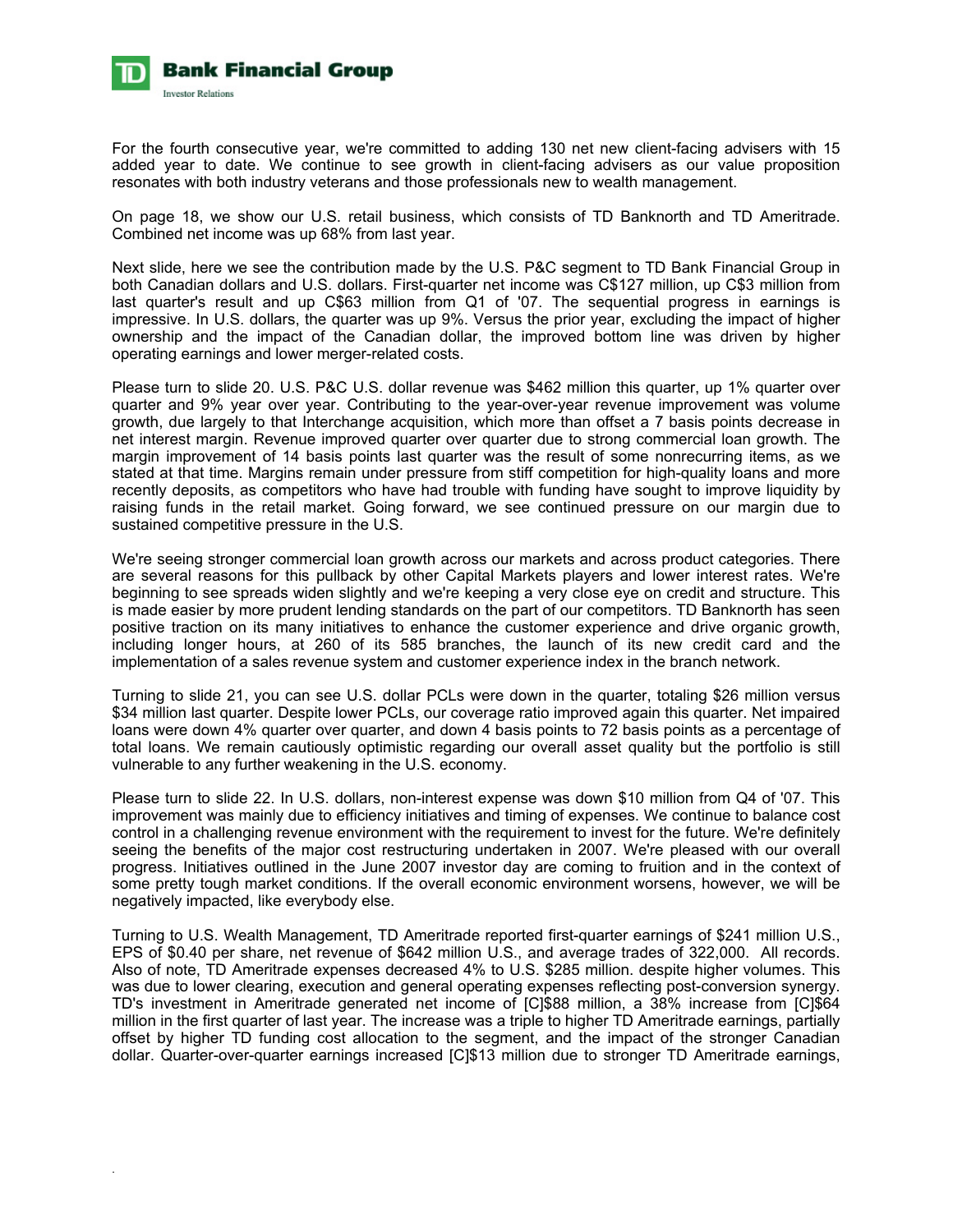

partly offset by the stronger Canadian dollar. Recently released January trends show a 20% increase in trades per day from December, a very strong result.

Let's now turn our focus to the wholesale business. On slide 25 we see wholesale generated net income of C\$163 million, down 17% from a very strong first quarter in 2007.

Let's look at the details on page 26. Wholesale revenue of C\$608 million was down C\$27 million, or 4% from last year. Trading revenue was down from a very strong first quarter in 2007 as strength in foreign exchange and interest rate trading, which benefited from market volatility and lower interest rates, was more than offset by continued weakness in vanilla credit products, due to credit spread widening as well as divergence in normal pricing relationships in bond, loan and credit default swap markets. Also, revenues in our equity businesses were down versus last year. Our non-trading domestic franchise revenue was up slightly from last year on higher M&A fees, partially offset by weaker syndications and underwriting revenue.

Investing revenue without the security gains increased from the prior year. There were three major items in net security gains. First, we had large realized gains on two merchant banking positions. Second, we had write-downs in our head office portfolio, primarily in U.S. bank stocks. And third, there was a securities loss related to a security we were uncomfortable holding in a mutual fund. We transferred it onto our books at a loss. As a result of realized gains and a general decline in the equity markets, our unrealized gains declined to C\$902 million from C\$1.2 billion last quarter.

Provision for credit losses of C\$56 million included two specific provisions on merchant banking loans and the cost of credit protection. Despite higher investing revenue, the contribution from the business was relatively flat to last year due to higher credit losses in merchant banking and variable compensation costs associated with the merchant banking gains in the quarter. Expenses of C\$321 million were up on inclusion of variable compensation for merchant banking, but overall decreased C\$11 million or 3% yearover-year, mainly due to lower severance costs. You'll notice that we have not included the chart which referenced TD's limited exposure to certain products and structures of concern to our investors. We have no material change to report.

At Corporate, on an adjusted basis our Corporate segment posted a net loss of C\$44 million this quarter compared to a net gain of C\$18 million last year and a net loss of C\$26 million last quarter. This result is in line with our target of minus C\$20 to minus C\$40 million per quarter. The year-over-year variance was primarily due to increased unallocated corporate expenses and an unfavorable tax item of C\$22 million arising from prior-year audits. Our unallocated Corporate support costs were up due to timing and some nonrecurring items. Control costs are flat. Looking forward, we're pleased that we will see some major relief on the capital tax front from Ontario and B.C., as both provinces phase out this tax over the next few years.

Please turn to slide 29, Basel II. There's lots of new information in our disclosures with more to come as the year progresses. And we've started a process of posting answers to questions relating to Basel II on our website. As Tim mentioned, the IR team would be happy to answer any additional questions. I'd like to give a high-level review and provide you with some perspective on our results.

The implementation of Basel II represents a milestone for Canadian banks. At TD, we're proud to receive our advanced approval and also to be granted the 90% floor for required capital in Q1 of '08, having achieved four quarters of production quality data submissions to OSFI, our regulator. This multi-year commitment involves the tireless efforts of teams right across the bank, and they did a great job. We believe that we will be better risk managers as a result of the stronger processes and more risk sensitive approaches for measuring credit, market and operational risk under Basel II.

Let's review our results. Our Tier 1 ratio under Basel II is 10.9% for Q1, 70 basis points higher than under Basel I. The floor at 90% was not a constraint. Credit risk RWA declined by 24%, which added 225 basis points to our ratio. About 60% of this benefit came from real estate secured lending and 25% came for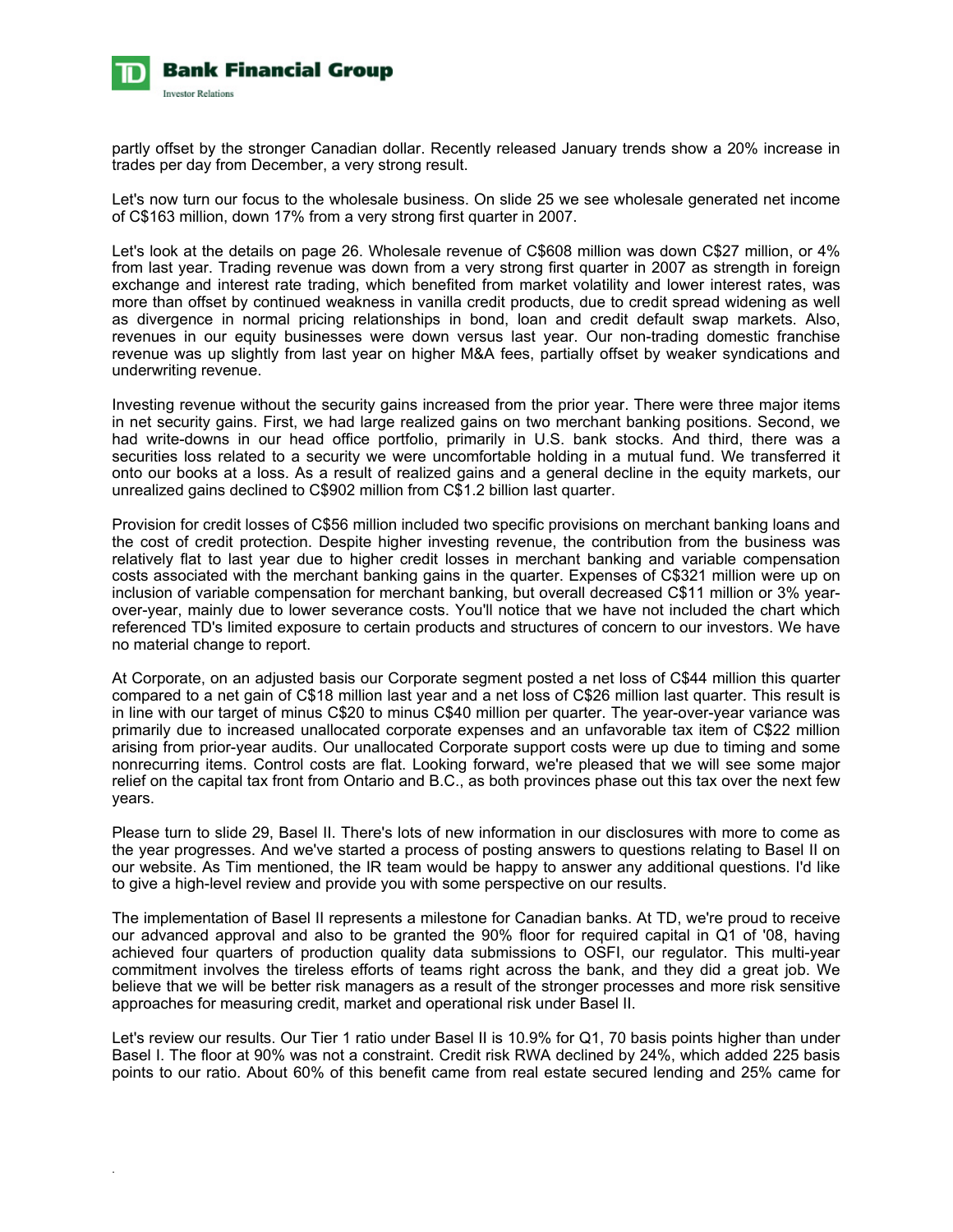

our wholesale and commercial banking books. The addition of operational risk RWA to the calculation took the benefit down by 136 basis points. Other net items, including changes to the definition of capital, took the ratio down by about another 19 basis points. In fiscal 2009, starting November 1, 2008 for us, we will deduct 50% of our TD Ameritrade investment from Tier 1. We estimate this will cost us about 150 basis points. We expect our Basel II ratio to be around 9% at the end of Q2, that's post-Commerce subject to regulatory approval, and comfortably above 8% on November 1 after the TD Ameritrade adiustment.

In conclusion, we had a solid quarter and a good start to the year. For Q1 2008 we delivered adjusted EPS growth of 5%. We've increased our quarterly dividend by C\$0.02, or 3.5%. All of our businesses posted a decent quarter. All have good momentum and are focused on continued execution of their strategies as we progress through 2008. Now back to Tim with your questions.

### **Tim Thompson - TD Bank Financial Group - SVP - IR**

Thanks Colleen. Let's start with questions. If we can start from the floor first. Michael?

### **QUESTION AND ANSWER**

### **Michael Goldberg - Desjardins Securities**

One of the things I noticed was that your business and government lending appears to be up quite strongly year over year, and quarter over quarter. And this seems to be evident in industry data also. Yet what we're hearing is credit crunch and pullback on lending, and we're seeing this in the surveys of senior credit officers. Can you give us some color on what's actually going on here?

### **Tim Thompson - TD Bank Financial Group - SVP - IR**

And you're thinking of Canada?

### **Michael Goldberg – Desjardins Securities**

Canada and U.S.

.

### **Tim Thompson - TD Bank Financial Group - SVP - IR**

Sure. So why don't we start with Bob, and then we will go to Bernie, Bharat?

### **Bob Dorrance - TD Bank Financial Group - Chairman, CEO & President, TD Securities**

I think the trend during 2007 and into '08 was -- the trend in 2007 and into '08 with respect to lending -- in the corporate side was M&A related. And the M&A activity may have slowed down, but it was certainly strong enough in the latter part of the year that there were still loan growth associated with -- corporate M&A., but we've seen growth in our balance sheet related to that. I do think that the level of loan growth in the institutional marketplaces basically slowed down dramatically, if not disappeared. But you're seeing loan growth in the banking business related to what I would call more strategic M&A, or intercorporate M&A, than financial M&A.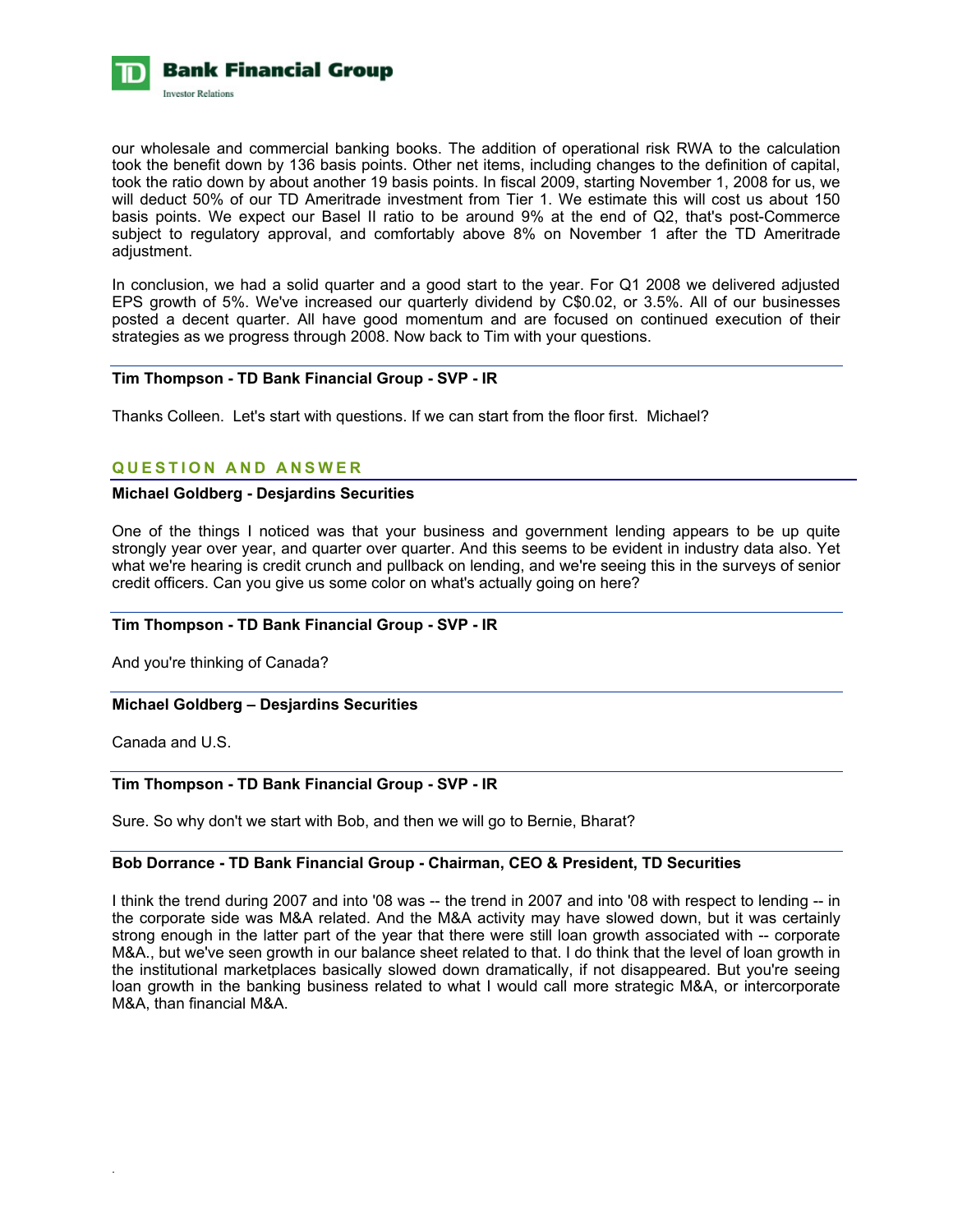

### **Bernie Dorval - TD Bank Financial Group - Co-Chair TD Canada Trust**

In terms of small-business and commercial mid-market, we were trending about 9% year-over-year volume growth on the business loan side for the last two years. This quarter we've been at 12%, and really it's basically two things.

Number one is partly the result of investments that we have made to increase our visibility and capacity at the street level, so we're gaining market share. And you've got that in our market share statistics, so that's part of that. And I would say part of it is that it's a bit of an offset between the deposit growth and the loan growth, as our deposit growth, which we're running about 10% the last couple of years, have now gone down to 7%. So you can see that there is a bit of a different mix in terms of cash flow management in the portfolio of our customers. A little less deposit growth, a little more volume growth. It's more like utilization, a little more utilization of their operating lines, really.

### **Bharat Masrani - TD Bank Financial Group - President & CEO, TD Banknorth**

As far as U.S. goes, Michael, I'd make a couple of points. Firstly, given the issues you just noted, some of the players who were quite aggressive in the markets are no longer playing in this game. So that gives more opportunity for traditional banks, and obviously in our case, we will take advantage of that. So we see some growth from that particular issue.

As far as -- it is not surprising, given the point in the cycle to see your clients borrow more. It is quite normal through the cycles if you go through history that when there is a bit of turmoil, some clients just borrow more. You're just expanding on Bernie's point, that they hold less deposits and they are borrowing more because it's a business need.

And the last point I would make is that the Northeast of the U.S. appears to be a little stronger than the rest of the U.S. That gives us more opportunity as well. So it's a combination of events that have resulted in better loan growth than you might have expected.

### **Tim Thompson - TD Bank Financial Group - SVP - IR**

Thanks, Bharat. Ian?

.

### **Ian de Verteuil - BMO Nesbitt Burns**

The question relates to credit and provisioning in the TD Securities. It looked like very high formations, C\$134 million, and then you also had in the comment on provisioning said there were two specific merchant banking names. So I see all of that; I would have also thought to have had [write] challenges against undrawn but connected lines, and you didn't have that. So maybe you could talk to those issues, and the accounting for that.

### **Mark Chauvin - TD Bank Financial Group – EVP, Risk Management and Chief Risk Officer**

On the formation side it was three separate accounts, as outlined in the review. Two were in the merchant bank, and a third was in the wholesale bank. I wouldn't necessarily put the one in the wholesale bank as being economically driven as opposed to the outcome of a long saga, but it's been dealt with and it's totally contained within the quarter.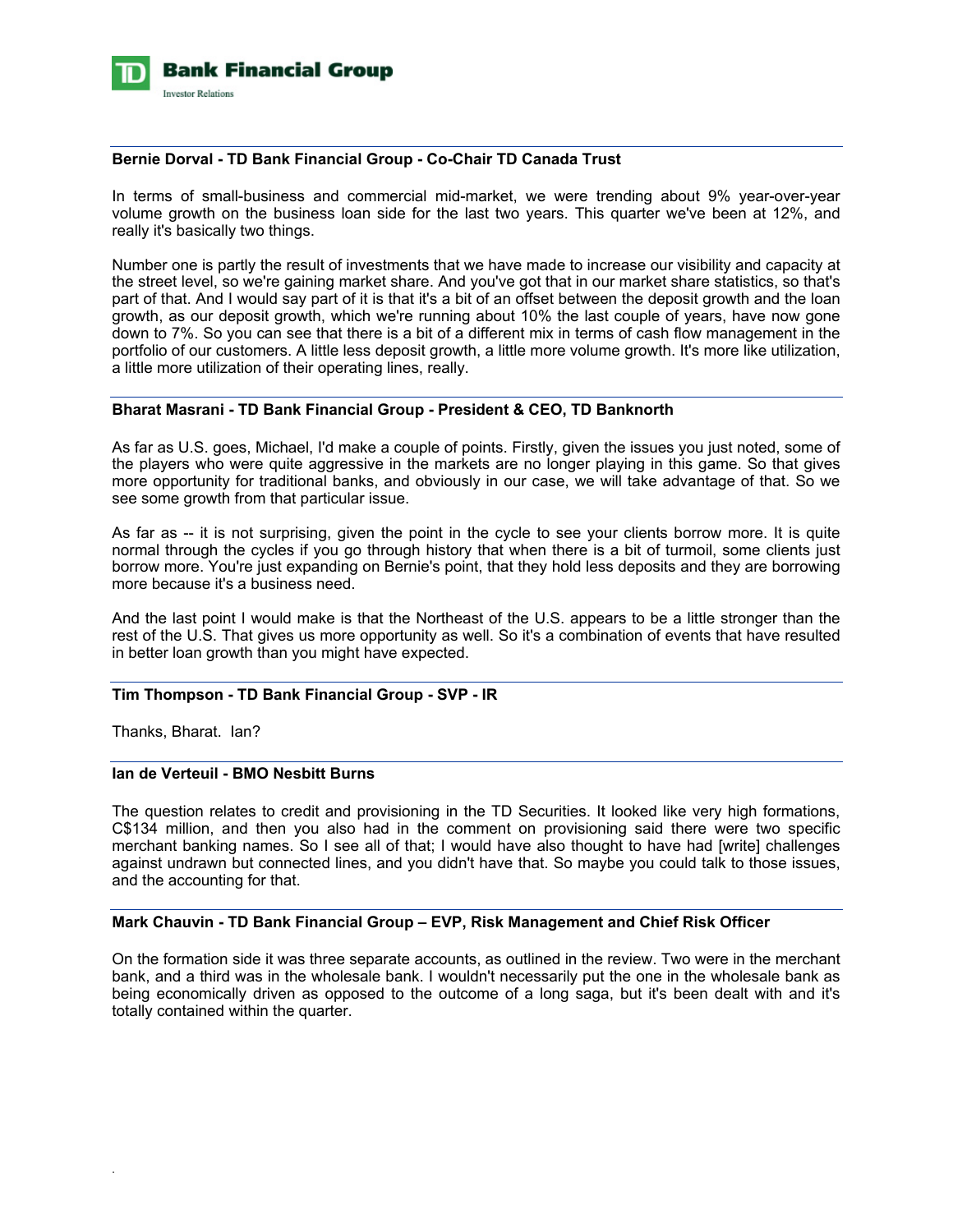

### **Ian de Verteuil - BMO Nesbitt Burns**

How does that relate to the 56 that you took, which is I think the 42 is to the two merchant banking positions.

### **Bob Dorrance - TD Bank Financial Group – Chairman, CEO & President, TD Securities**

Right. So of the charge that we recorded, there's the provision for the two merchant banking positions. And then the balance is for the cost of action that we carry on the CDS portfolio that we have against the loan book. So the PCL recorded in the wholesale sector is basically the new charges against the merchant bank activities and the cost of production.

#### **Ian de Verteuil - BMO Nesbitt Burns**

So there's no other provision against undrawn committed facilities, and rationale for that?

### **Bob Dorrance - TD Bank Financial Group – Chairman, CEO & President, TD Securities**

We didn't have any -- we did have one other corporate bank formation that we dealt with in the quarter in terms of exiting that position (multiple speakers)

### **Ian de Verteuil - BMO Nesbitt Burns**

Shouldn't you be marking those to market, the undrawn committed --?

### **Mark Chauvin - TD Bank Financial Group – EVP, Risk Management and Chief Risk Officer**

The two in the merchant bank were just term loans, so there was nothing undrawn. The other one -- when they default, you cancel your commitment for the undrawn automatically falls away.

### **Ian de Verteuil - BMO Nesbitt Burns**

I'm talking about BCE.

### **Mark Chauvin - TD Bank Financial Group – EVP, Risk Management and Chief Risk Officer**

Separate issue.

### **Bob Dorrance - TD Bank Financial Group – Chairman, CEO & President, TD Securities**

That's a --

.

### **Ed Clark – TD Bank Financial Group - President and CEO**

With us crowd, you can't be subtle. (multiple speakers)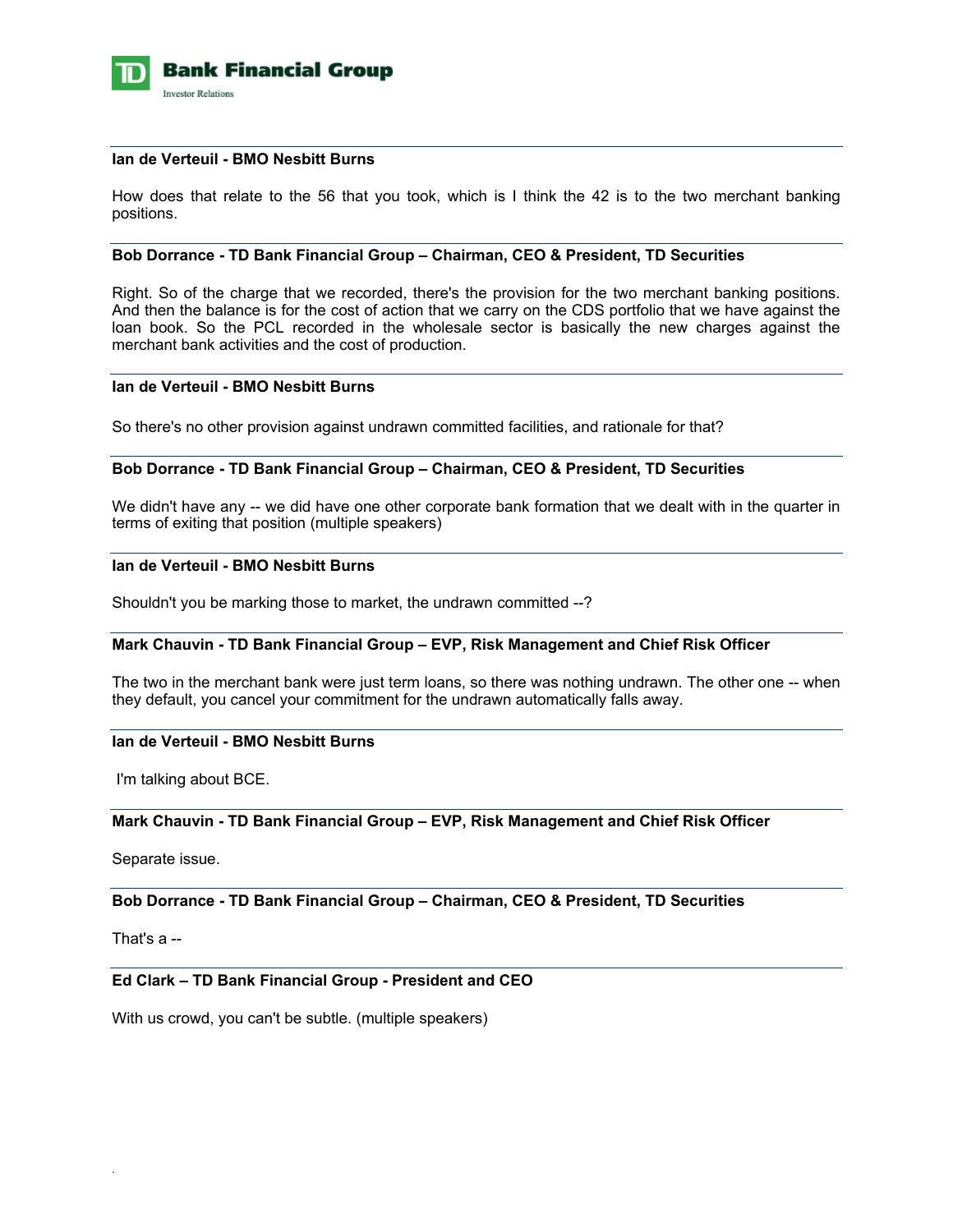

### **Bob Dorrance - TD Bank Financial Group – Chairman, CEO & President, TD Securities**

With respect to BCE, I don't really talk about obviously individual names. I think as we've said previously, we mark loan underwriting commitments to market.

### **Ian de Verteuil - BMO Nesbitt Burns**

Even though they are undrawn?

### **Bob Dorrance - TD Bank Financial Group – Chairman, CEO & President, TD Securities**

Even though they are undrawn. But once we have a loan underwriting commitment, and we feel that there is a need to mark it to market, that's what we do. And obviously we are aware of where our market is, and we act accordingly.

### **Colleen Johnston - TD Bank Financial Group - Group Head Finance and CFO**

And those amounts go through trading. (multiple speakers). When you see -- trading related income, it's in the credit and interest trading.

### **Ian de Verteuil - BMO Nesbitt Burns**

So the 197 would include any write-downs on (multiple speakers)

### **Bob Dorrance - TD Bank Financial Group – Chairman, CEO & President, TD Securities**

Any underwriting commitments that we -- (multiple speakers)

### **Colleen Johnston - TD Bank Financial Group - Group Head Finance and CFO**

Correct. (multiple speakers).

### **Tim Thompson - TD Bank Financial Group - VP - IR**

Let's move to the phones. Operator, first caller, please?

### **Operator**

.

Jim Bantis, Credit Suisse.

### **Jim Bantis - Credit Suisse**

Good afternoon. Just want to talk about Canadian retail banking. It looks like we're facing the new reality in the context of profitability metrics. We've gotten used to 15% growth rates in earnings and double-digit revenue growth. And we've seen a slowdown obviously this quarter. But listening to your comments, Ed, in particular, it sounds like this 10% growth rate growth rate that we achieved in earnings this quarter is going to tough to achieve going forward. Thinking of higher provisioning, investment spending and maybe a slowdown in volumes. Could you talk a little bit about that?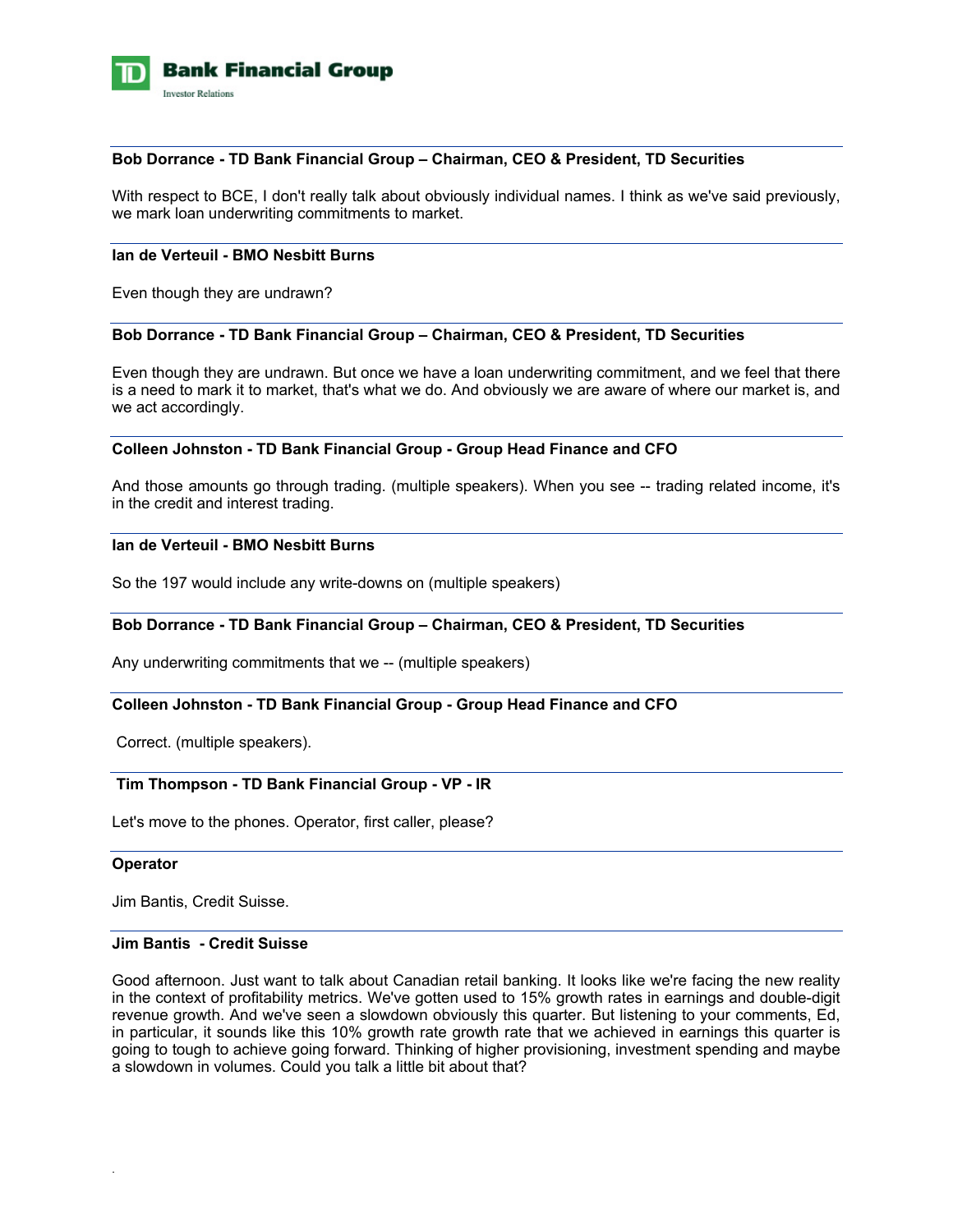

### **Ed Clark - TD Bank Financial Group - President and CEO**

I'm going to let Tim talk about that since he has to achieve it.

### **Tim Hockey - TD Bank Financial Group - Co-Chair, TD Canada Trust**

Jim, I think you read the messaging right. Obviously it's a tough environment out there. The new reality, the fact is that the old reality we thought was unsustainable certainly for the length of time that it was, if you remember our objective between Bernie and I is double-digit earnings over time; we expect the able to fluctuate around the 10% market, in good times and in bad to do that over time. But I think anybody would believe that we're actually heading into one those times that we would tend to be below it as opposed to above it. So, yes, it's going to be a tougher environment.

### **Jim Bantis - Credit Suisse**

Tim, when you think of some of those factors I just mentioned, should we be -- I guess looking back at your experience, should we see higher provisioning coming first, or is it slower volumes or is it a combination of the two?

### **Tim Hockey - TD Bank Financial Group - Co-Chair, TD Canada Trust**

The biggest factor we've seen so far obviously is a decrease in the absolute revenue growth rate than we've achieved over the last little while. The revenue growth rate was nicely in the double-digit category, which gave us some room on the expense side. That's dropped down below that level to the high single digits.

Given the pressure that we've got currently on volume growth, notably on the deposit side that will continue to be under pressure. Everybody knows the story of the prime B/A spread compression in the last couple of quarters; that certainly was an impact this quarter. We see a little bit of relief right now currently, but given what the interest rate change that might be coming has in store, we're not sure whether that is sustainable, so I guess we're keeping our powder dry.

On the expense side, as we said, we actually had some increases in expenses, all for good, strategic reasons. We're quite pleased with the way we've maintained other expenses so we can continue to invest and keep that gap, but we're also realistic, saying that if revenue growth continues to be under pressure, it will be difficult to keep a 300 basis point operating leverage moving forward.

### **Jim Bantis - Credit Suisse**

Can you remind how many branches you plan to open in the next two, three years?

### **Tim Hockey - TD Bank Financial Group - Co-Chair, TD Canada Trust**

Just in the past quarter, we opened five. Our target this year is about 30. And we expect to go at that rate or a little lower depending on -- we've been on quite a streak for a number of years now as you know, so now we're wondering about making sure we don't just try to achieve a number as opposed to putting branches in the right places in growing communities.

### **Jim Bantis - Credit Suisse**

Got it. Thanks very much.

.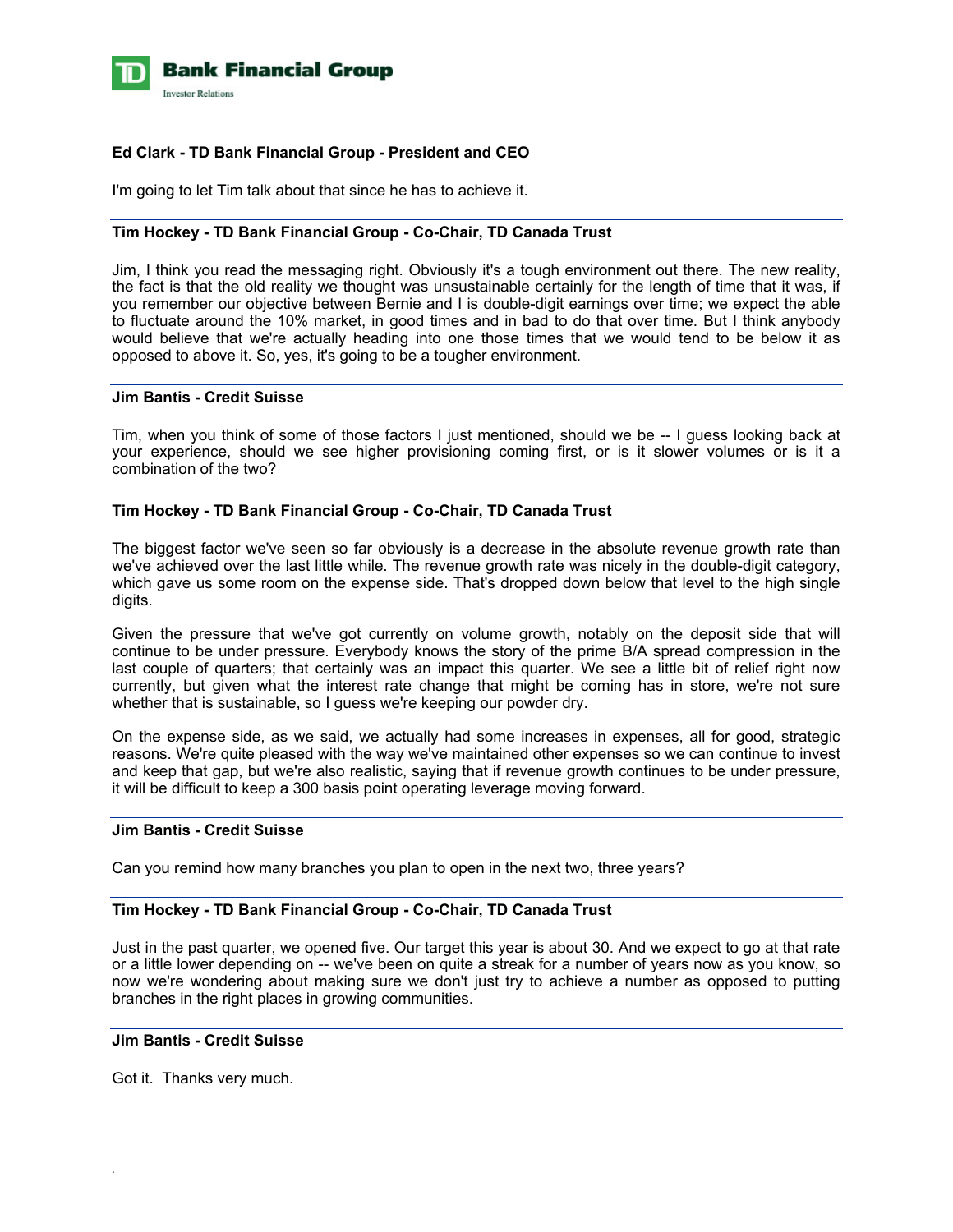

#### **Operator**

Brad Smith, Blackmont Capital.

### **Brad Smith - Blackmont Capital**

Thanks very much. I just had a quick question with respect to the impaired loan development in the U.S. Looking at the gross impaired loan growth, and the formations that are disclosed in the sub-packet, strikes me that there was quite a substantial decline in the return to performing sold or otherwise the reductions that occurred there. Just wondering if there was something specific happening there that would cause it to drop as materially as it has from sort of trend levels. I mean, was there a drop in the amount of loans sold, or what would have caused that? Because basically we have an improvement in formations, and yet the overall impaired loan balance jumps quite substantially in the U.S.

### **Mark Chauvin - TD Bank Financial Group - EVP, Risk Management and Chief Risk Officer**

It's Mark Chauvin. The increase -- and I think you're looking at on page 17 under "United States" line 15, that is the wholesale bank loans that I'd mentioned earlier. They're actually U.S. loans.

### **Brad Smith - Blackmont Capital**

I'm looking at page 17, and I am looking at gross impaireds of 319 million, up from 244 million. And what I was saying was that I believe that the bulk of that increase is a function of a reduction in what you referred to as either return to performing, repaid or sold, which although they're not broken out, you can basically back into it because you have given us the formations in the U.S. P&C banking.

### **Mark Chauvin - TD Bank Financial Group - EVP, Risk Management and Chief Risk Officer**

 $So -$ 

### **Colleen Johnston – TD Bank Financial Group - Group Head Finance and CFO**

Maybe just to help out here. I think what you're really asking is around the U.S. P&C?

### **Brad Smith - Blackmont Capital**

Yes.

.

### **Colleen Johnston - TD Bank Financial Group - Group Head Finance and CFO**

I think the more appropriate number to zero in on is the net impaireds at the bottom of the page, so then you're looking at the U.S. P&C on line 39. So the net impaireds are down in TD Banknorth as you can see quarter over quarter. I think as Mark is saying, in terms of the U.S. classification, that was more wholesale driven, so you see that in the gross formations up above.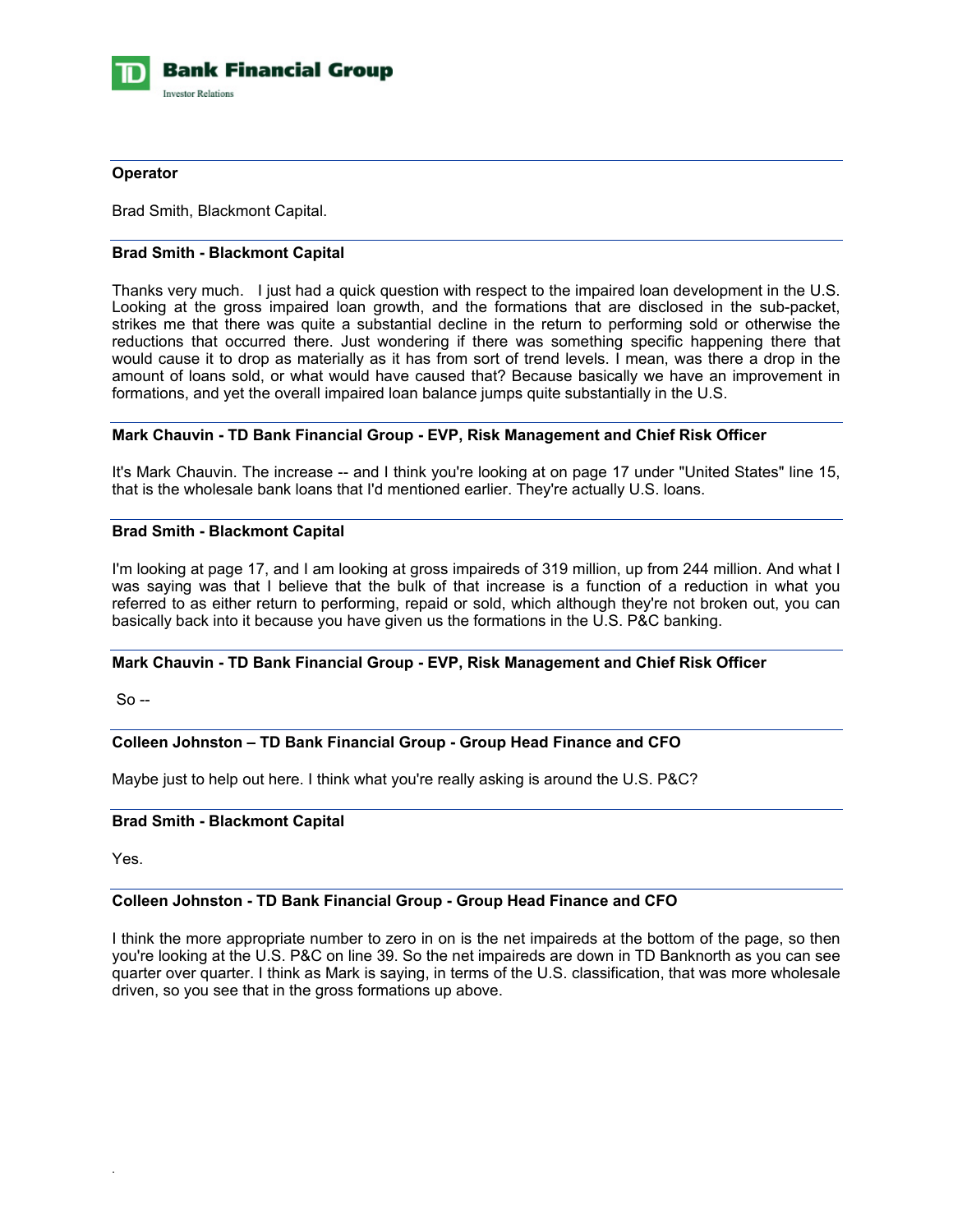

### **Ed Clark - TD Bank Financial Group - President and CEO**

The impaired loan formation and the loan losses that we're referring in the wholesale were U.S. So (multiple speakers) looking at the U.S. and assuming that it's P&C, it's actually wholesale.

### **Brad Smith - Blackmont Capital**

Right, but if the opening balance of the gross -- I'm really kind of just focusing on the gross number here - was 244 million going into the first quarter, and there was 87 million of formation, how we get to the 319 million was my question? It just seemed that there was a big falloff there in the recoveries, sales or repaids. I just wanted to confirm that. What would have caused that?

### **Colleen Johnston - TD Bank Financial Group - Group Head Finance and CFO**

We have a position which is now off our books, it was credit protected. It's now gone.

### **Brad Smith - Blackmont Capital**

How does it come off the books, though? That's what I'm just curious about.

### **Ed Clark - TD Bank Financial Group - President and CEO**

If we have a loan that is credit protected, we package the credit protection with the loan and we sell the two of them off; that's what went on.

### **Brad Smith - Blackmont Capital**

Okay. Thank you very much.

#### **Operator**

.

Mario Mendonca, Genuity Capital Markets.

#### **Mario Mendonca - Genuity Capital Markets**

Colleen, I just want you to clarify something your answer to Ian. When you're suggesting that any potential write-downs associated with the BCE, that exposure would go through trading, were you suggesting that that's where it will be, or where it was this quarter?

### **Colleen Johnston - TD Bank Financial Group - Group Head Finance and CFO**

Let me start. We do mark to market all of our underwriting commitments, and that did affect revenue in the quarter; it was not a significant impact.

#### **Mario Mendonca - Genuity Capital Markets**

The more important impact presumably would be next quarter?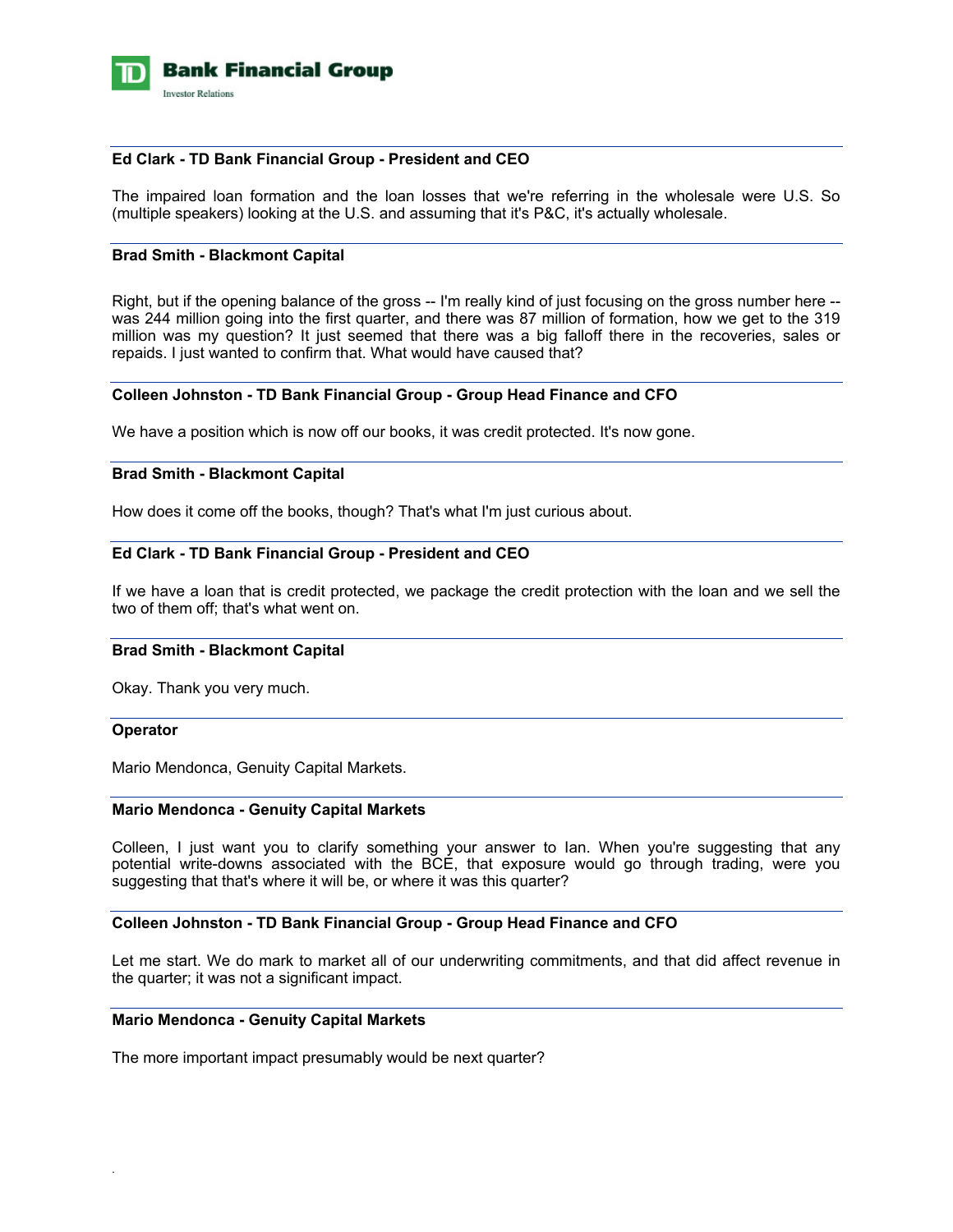

### **Colleen Johnston - TD Bank Financial Group - Group Head Finance and CFO**

No, we fully marked to market those commitments, so we're current on that. We did have some charges in 2007.

### **Mario Mendonca - Genuity Capital Markets**

I guess what I'm getting at is --

### **Colleen Johnston - TD Bank Financial Group - Group Head Finance and CFO**

Third quarter in particular.

### **Mario Mendonca - Genuity Capital Markets**

When the deal is completed, and the bank makes an attempt to syndicate it, is that not when we will see the more material effect?

### **Colleen Johnston - TD Bank Financial Group - Group Head Finance and CFO**

When we mark to market, we factor in the cost to syndicate. So (multiple speakers). You have to take into account here, when you think about how we marked to market here, you have to take into account the fees that we have on the deal, the flex we have on the deal, and then we benchmark that against where possible comparables in the market and we do fully marked to market that. So as I say, we are current at the end of Q1.

### **Mario Mendonca - Genuity Capital Markets**

My sense was you couldn't take into account any fees until the deal was closed, but I guess you're explaining that otherwise.

### **Colleen Johnston TD Bank Financial Group - Group Head Finance and CFO**

Right.

.

#### **Mario Mendonca - Genuity Capital Markets**

Okay. The actual question I wanted to touch based on was -- U.S. P&C again, the expense reductions - and I've sort of been paying attention to this for a while. I understand you were putting in some expense controls and advertising was lower and everything else, but it just seems odd how quickly those expenses are coming down in U.S. P&C, particularly in the context of the sort of increases we're seeing in the corporate expense line. I'm not suggesting anything sinister here, but it seems interesting how the expenses are just diving very quickly in U.S. P&C and the expenses in corporate are moving higher. Is there any allocation issue happening here?

### **Colleen Johnston - TD Bank Financial Group - Group Head Finance and CFO**

Maybe I can start and then hand it over to Bharat to talk more about what's going on in the business. If you take this quarter versus the same quarter last year, there are a couple of items in last year; we had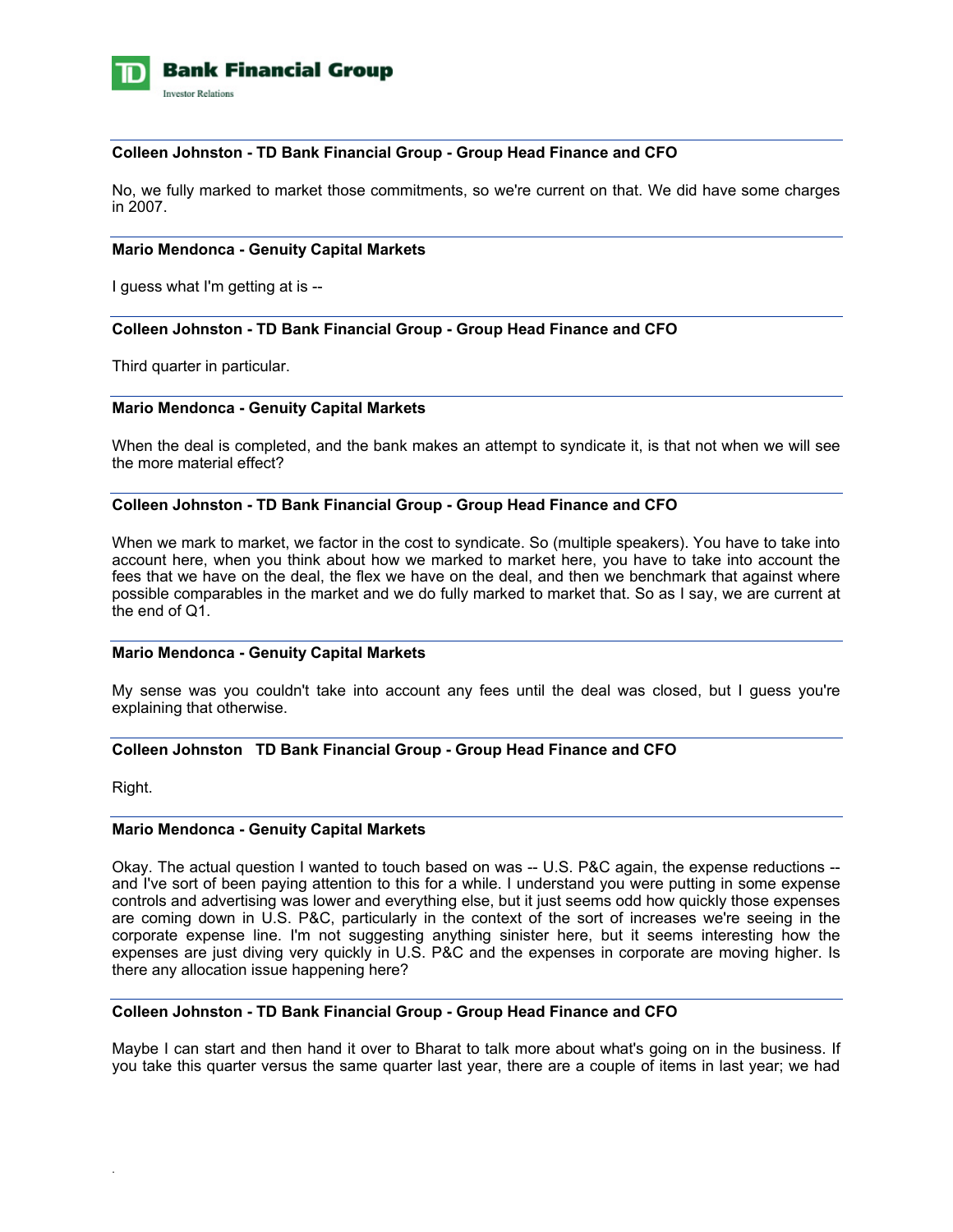

some larger merger-related costs related to the Interchange acquisition. Those would've been in the expense line. As you know, we changed a number of our methodologies as well, where now we do allocate some of the corporate support costs out of Banknorth, we allocate those into the Corporate segment, consistent with our other businesses. So you're not dealing with an exact apples-to-apples. But certainly sequentially you are, and I think overall the trend isn't as dramatic as it appears on that graph, but we are definitely seeing improvements in efficiency. Maybe I'll turn it over to Bharat to give you a sense of how that is all working.

### **Bharat Masrani - TD Bank Financial Group - President & CEO, TD Banknorth**

So last year in June, we outlined various initiatives at Banknorth. One of them was a major focus on expense reduction. In fact, I had gone out and said we were going to reduce our run rate of expenses by between 5 to 8%. So that's \$50 to \$80 million out of a base of about \$1 billion. And we've not only met that target, we exceeded that. So I think the group has done a remarkable job in reducing those run rate of expenses. But having said that, we have invested some of the savings in the various initiatives that Colleen talked about, and that's yielding some positive results for us as well. So I would say that there is a genuine result in reducing expenses, and you're seeing the results of that.

### **Mario Mendonca - Genuity Capital Markets**

And Colleen, just to clarify your point then, when you say that there's this -- part of it is allocation, but as Bharat just suggested, a good measure of it is genuine. When we look at the efficiency ratio in that segment declining from 61.5 to 52.7, is there any sort of rule of thumb you give us? Is two-thirds of that improvement genuine for lack of a better word and the rest allocations? Would that be fair?

### **Colleen Johnston - TD Bank Financial Group - Group Head Finance and CFO**

If I was to take the core expenses, I would say about 300 basis points of the efficiency improvement would be on a core basis. And the rest of the impact would be the other items that I mentioned previously.

### **Mario Mendonca - Genuity Capital Markets**

Got it, thank you.

### **Operator**

.

Andre Hardy, RBC Capital Markets.

### **Andre Hardy - RBC Capital Markets**

My question refers to retail in Canada. Can you talk about loss experience in VFC? And on the credit card side you are seeing higher loss rates; are you still convinced that's related to operational issues as opposed to a weakening consumer?

### **Tim Hockey - TD Bank Financial Group - Co-Chair, TD Canada Trust**

It's Tim. VFC continues to be right on target and actually their loss rates are essentially flat. But their loss amounts are a bit commensurate with growth. So we're quite pleased there.

On the credit card side, in fact generally on PCLs, in the personal side in Canadian retail, the number is down sequentially in terms of quarter. There's no question that the changes we made in our credit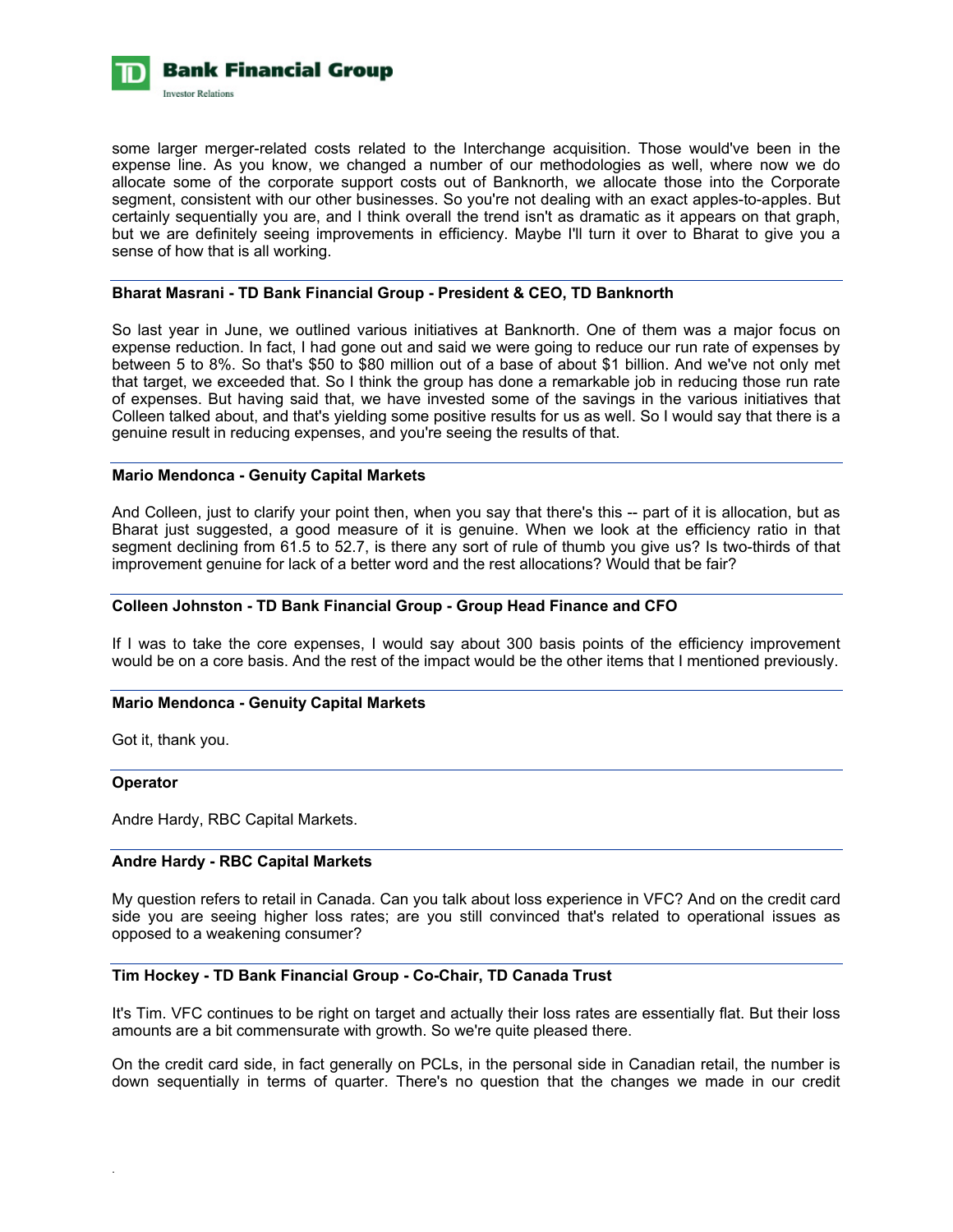

adjudication systems last year are starting to take effect. It's too early to claim victory; as I say onequarter does not a trend make. But we're quite comfortable with the changes. We're seeing, the cohort's age; we like what we see. We're making a few more tweaks based on some learning, but so far so good. The pig is very much moving through the pipeline.

### **Andre Hardy - RBC Capital Markets**

Okay. And in small-business and commercial, are watchlists increasing much?

### **Bernie Dorval - TD Bank Financial Group - Co-Chair TD Canada Trust**

In small business, what we are seeing is a slight deterioration in loss rates. I would say if you look at the actual bankruptcy statistics for the month of January, the bankruptcies are going up in small business across the country, so slight deterioration there.

On the commercial front, I would say we're seeing -- and you see that through the information, a little bit increased formation, although well within the range of what we've had two years ago. Last year was a really low year from that standpoint. We were fortunate again this quarter to have a significant amount of a reversal in recoveries. We don't expect that part to be as significant going forward, but we have said that a number of times. I think this time we may be right. So a little bit of an increase there. But still quite muted compared to what we would've expected at this stage of the economic cycle, really.

### **Andre Hardy - RBC Capital Markets**

Thank you very much.

### **Operator**

.

Robert Sedran, National Bank Financial.

### **Robert Sedran - National Bank Financial**

Good afternoon. Bob, some merchant banks seemed to have picked up a lot of dust this quarter. Just wondering if you think in the current environment we're in a period where we can expect continued volatility from a number of the lines that it affects, or if you expect it to settle back down and not be quite so obvious next quarter?

### **Bob Dorrance - TD Bank Financial Group - Chairman, CEO & President, TD Securities**

I do think that it was fairly noisy in the quarter and I think that we would probably not see -- necessarily see a repeat of that. You've got a combination of some very good gains, yet a variety of write-offs, including the PCLs. And in looking at our mezzanine book, we don't see the same concern in that regard. So would expect to see the PCL -- not expect to see the PCL recur; unlikely that we would have the size of growth gains that we had in the quarter as well. And some of the other write-offs are I think of a more non-recurring nature. So I think it will dampen down in terms of the variety of noise that went through the sector; still produced reasonably good results, and those results were similar to last year. Looking forward to that experience with less moving parts.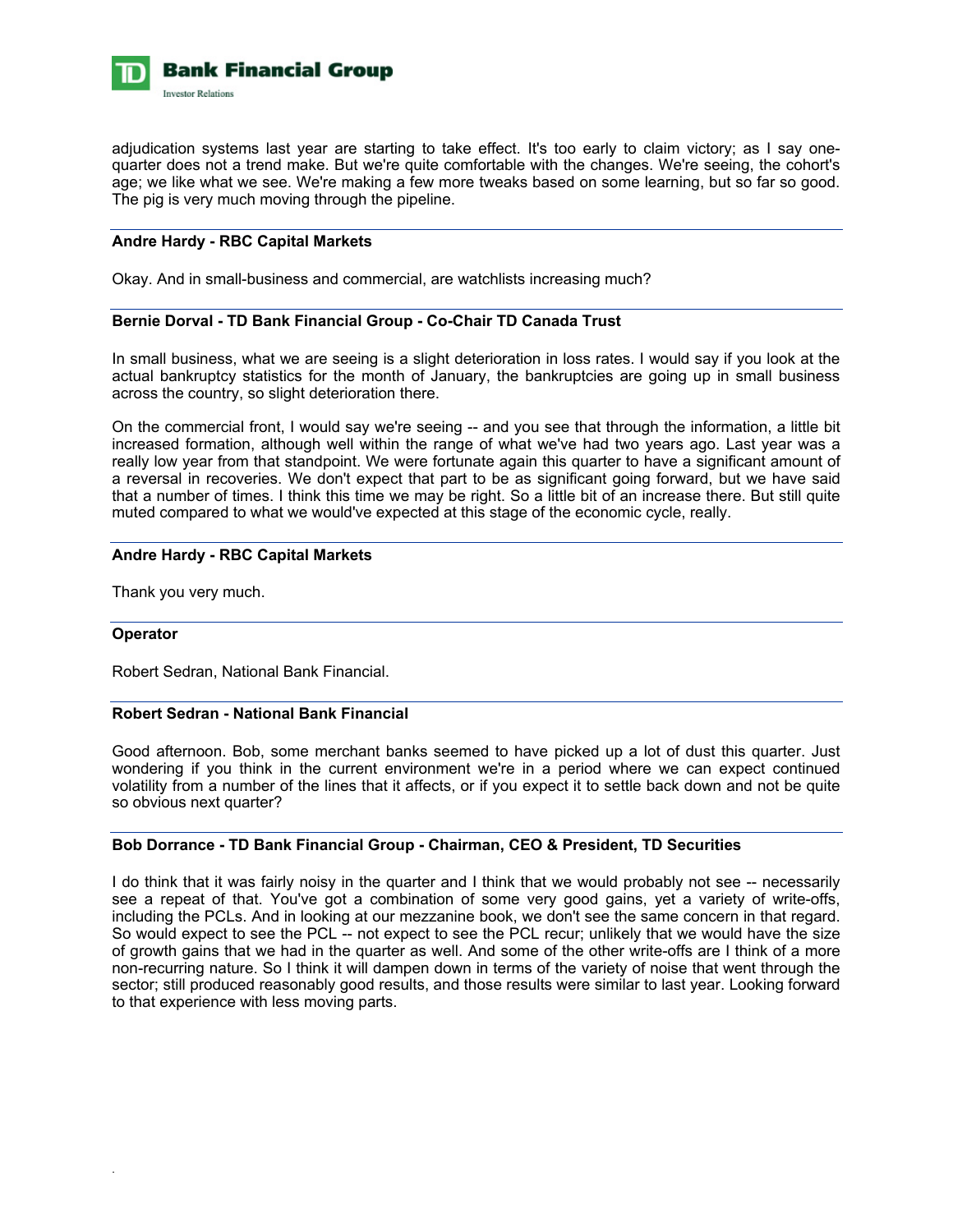

### **Robert Sedran - National Bank Financial**

Are you generally comfortable you think with the size of the portfolio right now?

### **Bob Dorrance - TD Bank Financial Group - Chairman, CEO & President, TD Securities**

Yes, very much so.

### **Robert Sedran - National Bank Financial - Analyst**

Thank you.

.

### **Tim Thompson – TD Bank Financial Group - SVP - IR**

Is there one last question from the floor? Ian?

### **Ian de Verteuil - BMO Capital Markets**

One of the things that concerns us all is the deterioration going on in the U.S. real estate market. Leaving aside your -- the direct consumer business and focusing on the 10 billion of real estate, whether through what you define as real estate services, how -- compared to three months ago, how do you feel about that book now versus how you did then? And it sort of comes in, backs into we would have thought more provisions this quarter.

### **Bharat Masrani - TD Bank Financial Group - President & CEO, TD Banknorth**

Obviously, there are pockets of weaknesses, Ian. For-sale real estate continues to weaken; that's one segment that is quite weak.

We have a healthy process, I would say every quarter to look at all of our positions. It goes through a particular framework to see whether we recognize or downgrade it adequately all our accounts, and I feel comfortable that we are recognizing the problems as they come along.

But as provisioning goes, I think Colleen commented -- made the point that our coverage in fact has improved, from how much in allowances we have versus in relation to loans. So I feel comfortable with that. But obviously you do have to be concerned about it because the news in the United States is not good. So we're watching it very carefully.

Our portfolio traditionally, the underwriting has probably been more conservative then perhaps the market, that is helping us now.

And like I mentioned earlier to one of the questions, the Northeast of the U.S. appears to be better off, relatively speaking, than the rest of the country. So those would be the combination of events, but am I more concerned than I was three months ago? Yes, I am. But do I think, and my numbers suggest that the world is not coming to an end. That's what the numbers would suggest. But we're watching it very carefully.

### **Tim Thompson - TD Bank Financial Group - SVP - IR**

Before we end, I'm going to turn it over to Ed for some closing remarks.